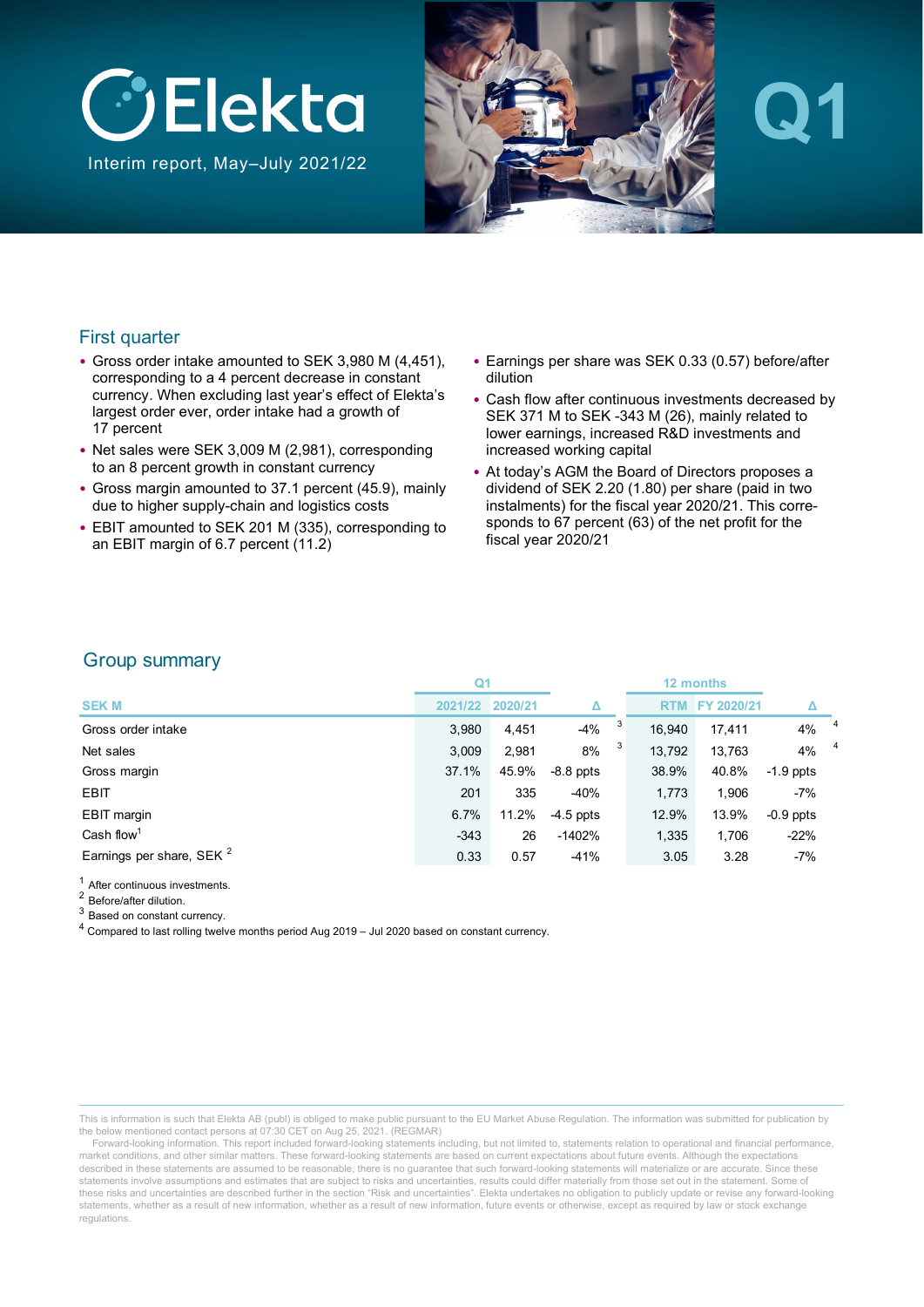#### **First quarter**

# Market recovery with short-term cost challenges

**The market continued to recover with stronger demand and better access to customers particularly in more mature markets. Orders grew by double digits, when excluding Elekta's largest order ever in the first quarter last year. Installation volumes increased and revenue grew in line with pre-pandemic levels. We are experiencing temporary headwinds to our gross margin due to increased supply-chain, logistics and service costs.**

#### Better access and margins impacted by short-term cost increases

In the quarter we experienced an overall improved market situation, where orders grew with 17%, when excluding the impact of the largest order ever in the comparing quarter. The reported order development was -4%. The order situation was very mixed between markets. China, India and Europe stood out as key growth drivers.

Our installation volumes increased significantly compared to the first quarter last year with our solution revenue growing faster than service. Elekta's revenues have been resilient throughout the pandemic, and this is the fourth consecutive quarter with revenue growth. Our gross margin was impacted by higher supplychain and logistics costs as well as costs to serve our installed base. We expect the current supply-chain challenges and the impact on margins to gradually improve.

From a product perspective we experienced good progress in the U.S. as we received FDA clearance for our newest linac, Harmony and a large order for brachytherapy solutions. Our growth journey with Elekta Unity is progressing well and this quarter we have been able to accelerate installations. Our Unity customers are generating robust data that is driving evidence-based decision making and reimbursement discussions.

#### Launched our ACCESS 2025 strategy and formed partnership

During our Capital Markets Day in June, we presented our new strategy, ACCESS 2025, which is built on four pillars: innovation, partner integration, customer focus and driving adoption of radiation therapy across the globe. It reflects Elekta's vision to create a world where everyone has access to the best cancer care. We continue to invest in underserved markets to improve access to cancer care. During the quarter, we established our own operations in Indonesia to improve our outreach to this underserved market. And we are very proud that the quarterly increase in the installed base in underserved markets enabled around 20 million additional patients access to radiotherapy. ACCESS 2025 is linked to and supported by our reinforced sustainability agenda as we are adding ESG initiatives and targets across the company. We also announced a strengthened partnership with Philips to develop solutions that streamline the path from cancer diagnosis to survivorship, resulting in better patient outcomes.

#### Continued market recovery expected next quarter

During the next quarter we anticipate the overall market situation to continue to recover and our ability to install systems at customer sites to further improve. However, we expect the situation of higher supply-chain and logistics costs to continue during the second quarter and the risk for new waves of the pandemic, especially in emerging markets, increases the uncertainty in order volumes and installation plans. Nevertheless, we are convinced that long-term trends in the market will support growth and investment in high-end radiation therapy equipment as well as margin expansion.

Gustaf Salford President and CEO



### **ACCESS 2025**

- our new strategy was launched in June

**12%** revenue growth in solutions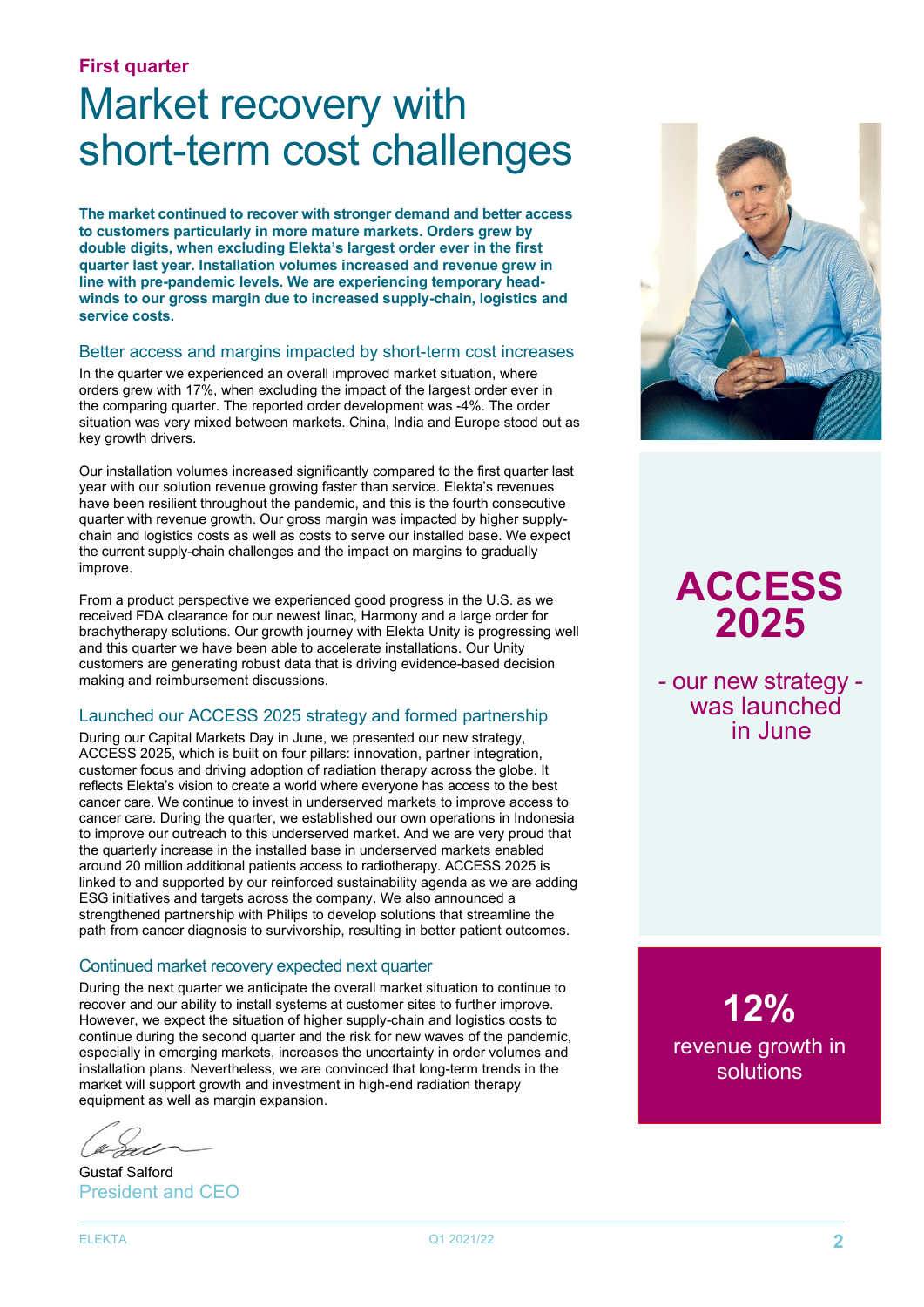### **First quarter** Order intake and order backlog

The pandemic and the ensuing delays in orders for radiation therapy equipment has created a pent-up demand for our products. In the fourth quarter last fiscal year the improvements in customers willingness to discuss and close orders accelerated and continued on a high level in the first quarter of 2021/22.

Gross order intake for the first quarter decreased by 4 percent compared to the first quarter last year. The comparing quarter include the largest deal ever in Elekta's history with a quarterly order intake of USD 100 million. Order growth excluding this deal was 17 percent in constant currency. Neuro had a strong quarter together with Brachy, which was enabled by a large order of 27 afterloaders and service to GenesisCare. Order intake was strongest in mature markets, and China grew with double-digits. The situation in emerging markets was more challenging.

Order backlog increased both in constant currency and SEK, and amounted to SEK 34,458 M, compared to SEK 33,293 M on April 30, 2021. The positive translation effect due to the conversion to closing exchange rates amounted to SEK 487 M.

### Gross order intake

|             | Ω1      |         |       |        |            | 12 months  |
|-------------|---------|---------|-------|--------|------------|------------|
| <b>SEKM</b> | 2021/22 | 2020/21 |       |        | <b>RTM</b> | FY 2020/21 |
| Americas    | 1.466   | 1.728   | $-7%$ | $-15%$ | 5.317      | 5.579      |
| <b>EMEA</b> | 1.263   | 1.331   | 0%    | -5%    | 6.286      | 6,353      |
| APAC        | 1.251   | 1.392   | $-4%$ | $-10%$ | 5.338      | 5,479      |
| Group       | 3.980   | 4.451   | -4%   | $-11%$ | 16.940     | 17.411     |

<sup>1</sup> Based on constant currency.

### North and South America (Americas)

The general market improvement continued in Americas with all major markets growing when excluding Elekta's largest order ever, which was booked in the US during the first quarter last year. Reported order intake decreased by 7 percent. Without the record transaction last year, Americas had a growth of 80 percent, with the U.S. showing very strong order growth. Canada, Mexico, the Caribbean as well as Central and South America also showed growth in the quarter. The recovery in Americas was strongest in the first part of the quarter with signs of cautiousness during the last month as the Delta variant of the virus became more widespread.

### Europe, Middle East and Africa (EMEA)

The order intake in EMEA was flat based on constant currency. Europe showed strong double-digit growth, whereas orders declined in the Middle East and Africa. European growth was broad-based with most markets developing well. Strong performance was seen in Italy and Ireland and the good growth in Belgium in the fourth quarter continued this quarter. Egypt, where Elekta recently established a permanent office, and Saudi Arabia contributed with good growth to the Middle East development. The market conditions in Africa continued to be challenging.

### Asia Pacific (APAC)

The order intake in APAC decreased by 4 percent in constant currency. The broader recovery in orders from mature APAC markets reported in the fourth quarter continued, but order intake in other East Asian markets continued on lower levels. The positive development was mainly due to strong growth in China and India. The growth in China came both from the public and private sector. Order intake in Japan declined due to restrained public healthcare budget as a result of the pandemic, and a strong comparison quarter.

#### Gross order intake Group







#### Gross order intake EMEA



#### Gross order intake APAC

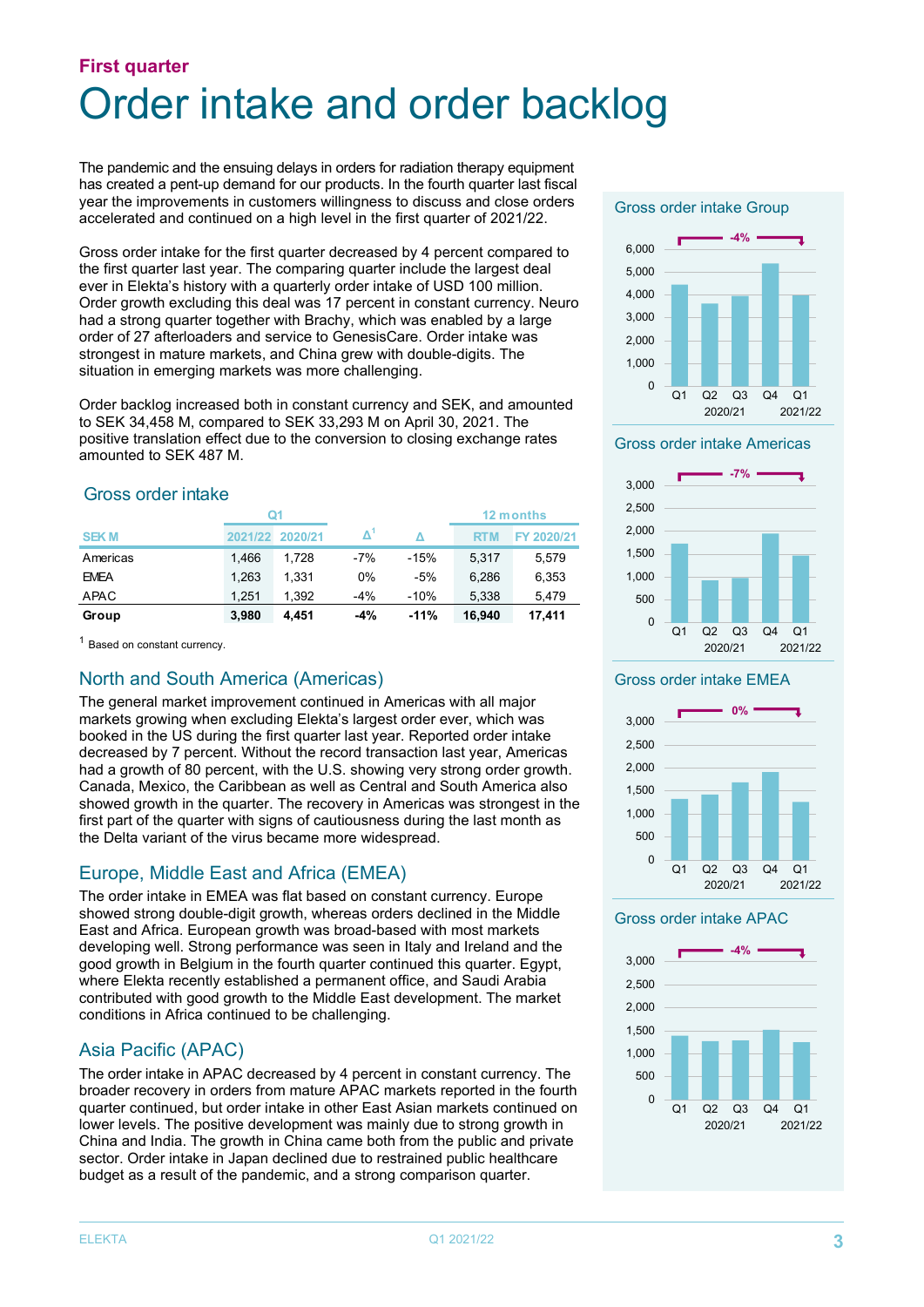### **First quarter** Net sales

Installations started to accelerate in the quarter, after more countries opened up and shipments returned to more normalized levels. However, differences in the ease of access to hospitals around the globe still persists. Based on constant currency net sales increased by 8 percent in the first quarter. In SEK, net sales increased by 1 percent to SEK 3,009 M (2 981).

### Net sales per region

|             | 0١      |         |       |        |            |            |  | 12 months |
|-------------|---------|---------|-------|--------|------------|------------|--|-----------|
| <b>SEKM</b> | 2021/22 | 2020/21 |       |        | <b>RTM</b> | FY 2020/21 |  |           |
| Americas    | 827     | 945     | $-4%$ | $-12%$ | 3,771      | 3,888      |  |           |
| <b>EMEA</b> | 1,143   | 1.108   | 7%    | 3%     | 5,175      | 5,140      |  |           |
| APAC        | 1.039   | 927     | 20%   | 12%    | 4.846      | 4,735      |  |           |
| Group       | 3,009   | 2.981   | 8%    | 1%     | 13,792     | 13,763     |  |           |

<sup>1</sup> Based on constant currency.

Geographically, EMEA and APAC reported net sales growth. Europe was driving the growth in EMEA, with strong development in the Germanspeaking countries. Middle East and Africa had a negative development. The growth in APAC was mainly driven by China and Japan. Growth in Japan was strengthened by installations of both Leksell Gamma Knife systems and Unity. Net sales in Americas declined with lower net sales in most countries due to still challenging circumstances in the process of installing systems. The largest challenges continue to be in the southern part of Americas, but towards the end of the quarter restrictions on social distancing were ramped up in the U.S.

Solutions sales increased by 12 percent in constant currency, with growth in all business lines except Brachy. At the end of the period Elekta had an installed base of approximately 6,750 devices, of which approximately 4,850 units are linacs, MR-Linacs or Leksell Gamma Knife systems. 44 percent of the installed base of linacs were in emerging (underserved) markets with a growth of around 50 systems in the quarter.

Service grew by 3 percent based on constant currency, compared with a relatively strong performance in last year's first quarter.

### Net sales per product

|              |         |         |     |       | 12 months  |            |  |
|--------------|---------|---------|-----|-------|------------|------------|--|
| <b>SEKM</b>  | 2021/22 | 2020/21 |     |       | <b>RTM</b> | FY 2020/21 |  |
| Solutions    | 1.631   | 1.551   | 12% | 5%    | 8.256      | 8.175      |  |
| Service      | 1.378   | 1.430   | 3%  | $-4%$ | 5.536      | 5,588      |  |
| <b>Total</b> | 3,009   | 2.981   | 8%  | 1%    | 13.792     | 13,763     |  |

<sup>1</sup> Based on constant currency.

### **12%** revenue growth in solutions

#### Net sales by quarter



#### Net sales by RTM



**Strong** growth in China and Japan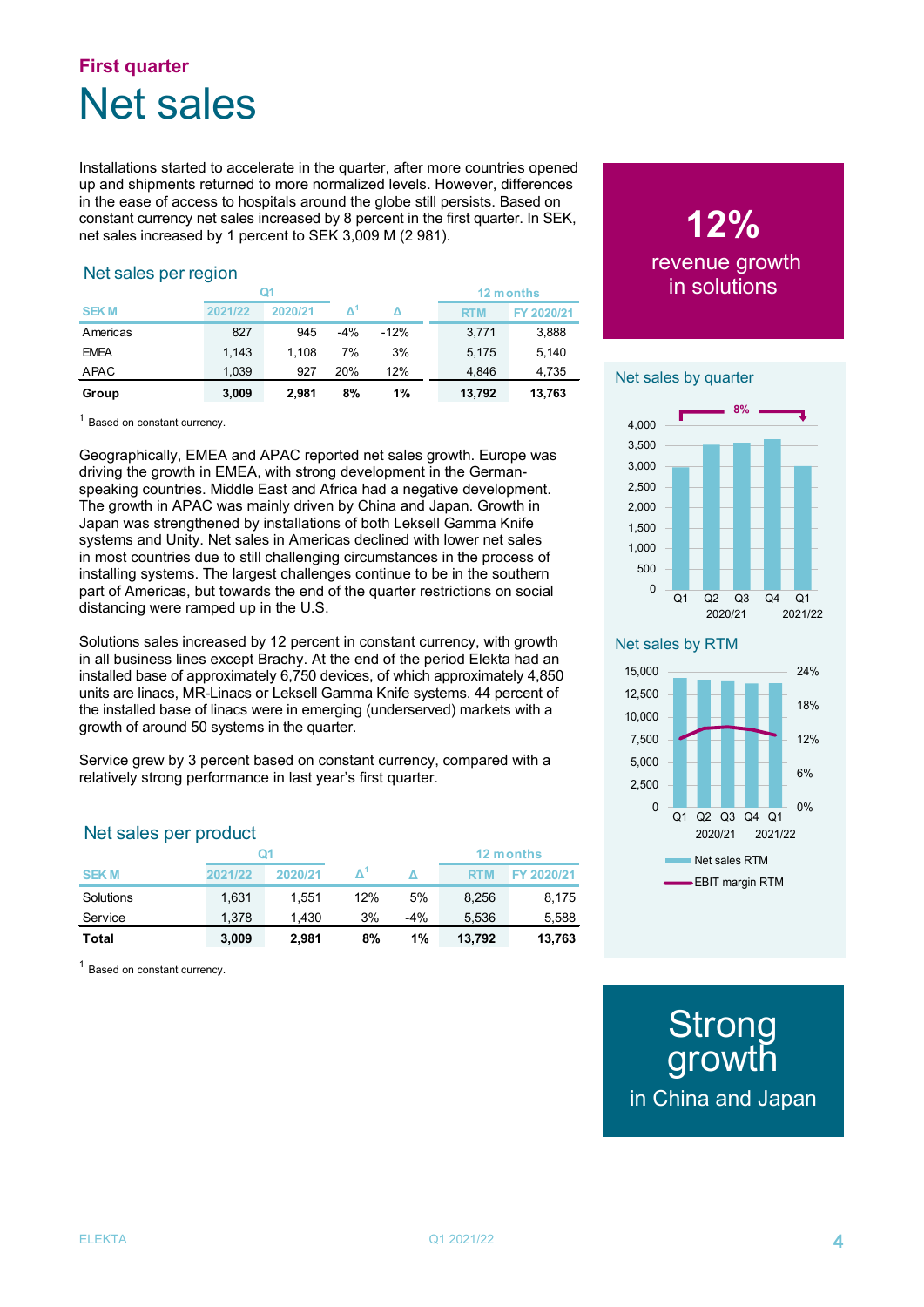### **First quarter Earnings**

Gross margin was 37.1 percent (45.9) for the first quarter. The decrease compared to last year was mainly explained by higher supply-chain, logistics and service costs of ~500 bps. The main part of this effect is pandemicdriven and expected to be temporary. During the first quarter the impact from currency was negative, ~140 bps, and the solutions service mix had a negative impact of ~80 bps on gross margin compared to a year ago.

On a quarterly basis operating expenses increased by 8 percent in constant currencies. The increase was driven by higher selling expenses due to more travelling and marketing activities including physical exhibitions such as Arab Health. Net R&D expenditure increased in the quarter, reflecting the increased investments in innovation. On a rolling twelve-month basis, gross R&D expenditure to net sales were 12 percent (10). Amortization of intangible assets and depreciation of tangible fixed assets amounted to a total of SEK 278 M (316). Administration costs increased 1 percent in constant currencies compared to last year. Operating result, EBIT, was SEK 201 M (335) representing a margin of 6.7 percent (11.2).

Net financial items amounted to SEK -36 M (-52). The key driver was less interest expense as a result of lower level of gross debt. Profit before tax amounted to SEK 165 M (282) and tax amounted to SEK -40 M (-66), representing a tax rate of 24.0 percent (23.5).

Net income amounted to SEK 126 M (216) and earnings per share amounted to SEK 0.33 (0.57) before and after dilution. Return on share-holders' equity amounted to 16 percent (14) and return on capital employed was 12 percent  $(12)$ .

# Cash flow

Cash flow from operating activities was SEK -81 M (211). Cash flow after continuous investments was SEK -343 M (26). Investments in intangible assets amounted to SEK 225 M (150). The increase was mainly related to R&D investments in the linac family and oncology informatics solutions. Investments in tangible assets were SEK 37 M (35).

The weaker cash flow was related to lower earnings, increased R&D investments and increased working capital compared to last year, see working capital section below.

### Cash flow (extract)

|                             | Q1      |         | 12 months  |            |
|-----------------------------|---------|---------|------------|------------|
| <b>SEKM</b>                 | 2021/22 | 2020/21 | <b>RTM</b> | FY 2020/21 |
| <b>Operating cash flow</b>  | 318     | 530     | 2,448      | 2,660      |
| Change in w orking capital  | $-398$  | $-319$  | $-188$     | $-109$     |
| Cash flow from operating    |         |         |            |            |
| activities                  | -81     | 211     | 2,259      | 2,551      |
| Continuous investments      | $-262$  | $-185$  | $-925$     | $-845$     |
| Cash flow after continuous  |         |         |            |            |
| investments                 | $-343$  | 26      | 1,335      | 1,706      |
|                             |         |         |            |            |
| Operational cash conversion | $-17%$  | 32%     | 77%        | 82%        |

### **37.1%** gross margin



**12%** R&D expenditure of net sales, RTM

#### Cash flow from operating activities

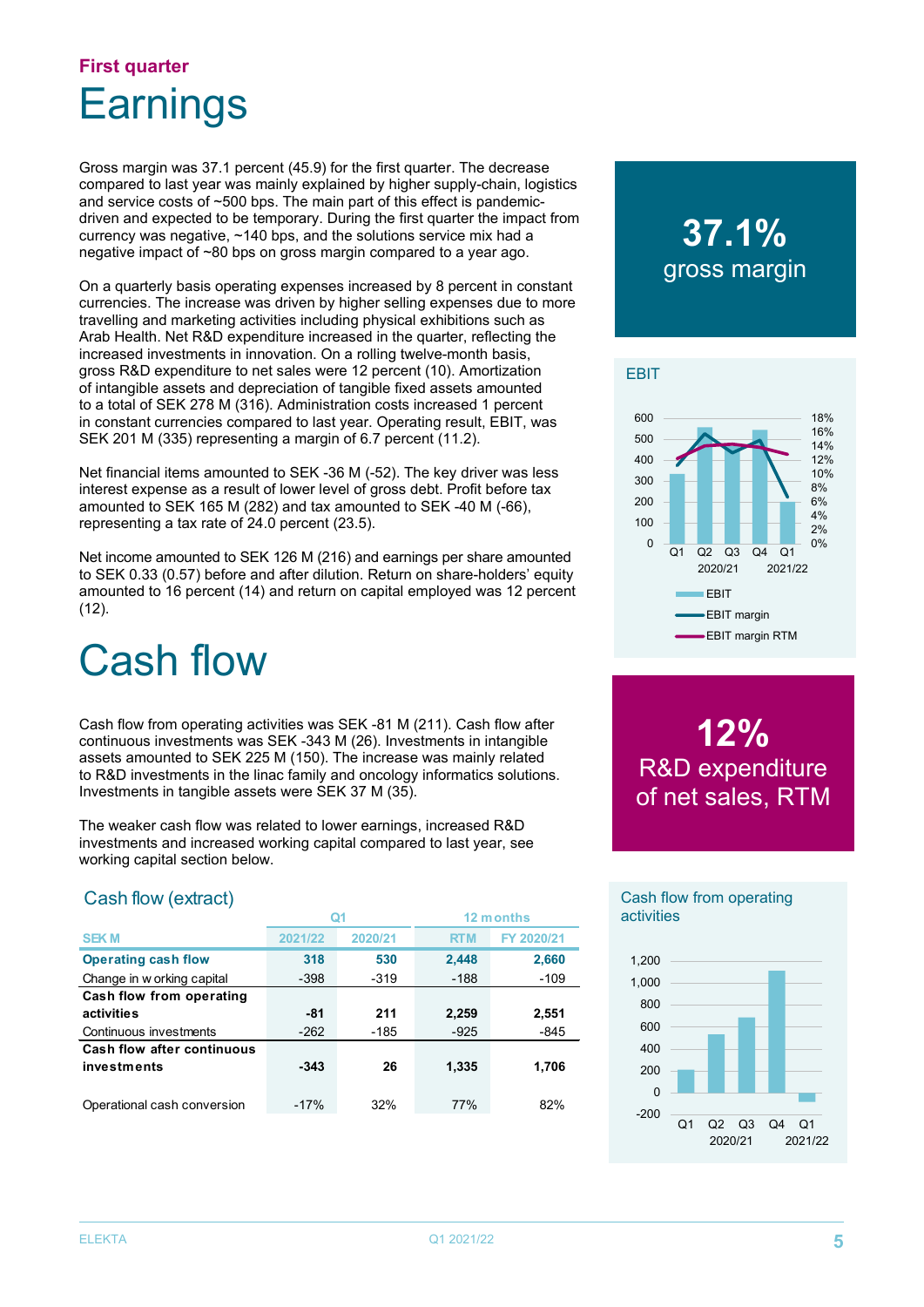### **First quarter** Working capital

Net working capital increased by SEK 54 M to SEK -489 M (-543) corresponding to -4 percent (-4) of net sales for the year. On the asset side strong collections resulted in lower accounts receivables. However, accrued income increased, which was mainly related to MR-Linac projects in China, Japan and Europe. The increased inventory was due to action taken to mitigate extended supply-chain lead times and reflects more systems in transit. On the liability side, accounts payables increased as a result of the inventory build up. All individual working capital items were impacted by currency movements while the net effect on working capital from currencies was limited. For more information, see page 23.

# Financial position

Cash and cash equivalents and short-term investments amounted to SEK 3,652 M (5,846). Interest-bearing liabilities excluding lease liabilities amounted to SEK 4,836 M (7,848). Net debt amounted to SEK 1,183 M (2,002). Net debt in relation to EBITDA was 0.40 (0.66). The average maturity of interest-bearing liabilities was 2.9 years.

#### Net debt

| <b>SEKM</b>                                          | <b>Jul 31</b><br>2021 | <b>Jul 31</b><br>2020 | <b>Apr 30</b><br>2021 |
|------------------------------------------------------|-----------------------|-----------------------|-----------------------|
| Long-term interest-bearing liabilities               | 3.067                 | 6.953                 | 3,043                 |
|                                                      |                       |                       |                       |
| Short-term interest-bearing liabilities              | 1,769                 | 895                   | 2.141                 |
| Cash and cash equivalents and short-term investments | $-3.652$              | -5.846                | $-4,411$              |
| Net debt                                             | 1.183                 | 2.002                 | 774                   |
| Long-term lease liabilities                          | 833                   | 906                   | 854                   |
| Short-term lease liabilities                         | 197                   | 187                   | 200                   |
| Net debt including lease liabilities                 | 2.213                 | 3.094                 | 1.828                 |

The exchange rate effect from the translation of cash and cash equivalents amounted to SEK 39 M (-368). The translation difference in interest-bearing liabilities amounted to SEK 33 M (-248).

# Sustainability agenda

Elekta's sustainability agenda is set on improving access to healthcare globally while operating a responsible and sustainable business. Agenda 2030 and its Global Goals for Sustainable Development (SDG) guides Elekta's approach to sustainability. The focus areas are: Access to Healthcare, Green processes, Business Ethics and People in Focus.

### Access to Healthcare

Elekta is particularly making significant contributions to the SDG target 3.4 that sets to reduce mortality from cancer by 2030 through its focused strategy to increase access to radiotherapy in underserved markets. Elekta has set a goal to enable 300 million additional people in low-and middleincome countries to get access to radiotherapy via Elekta's installed base by 2024/25. This is estimated to be equivalent to an additional 400,000 patient treatments by 2024/25.

In the last fiscal year Elekta installed more than 160 linacs in underserved (emerging) markets.

# **Business Ethic**

#### Working capital



### **0.40** Net debt/EBITDA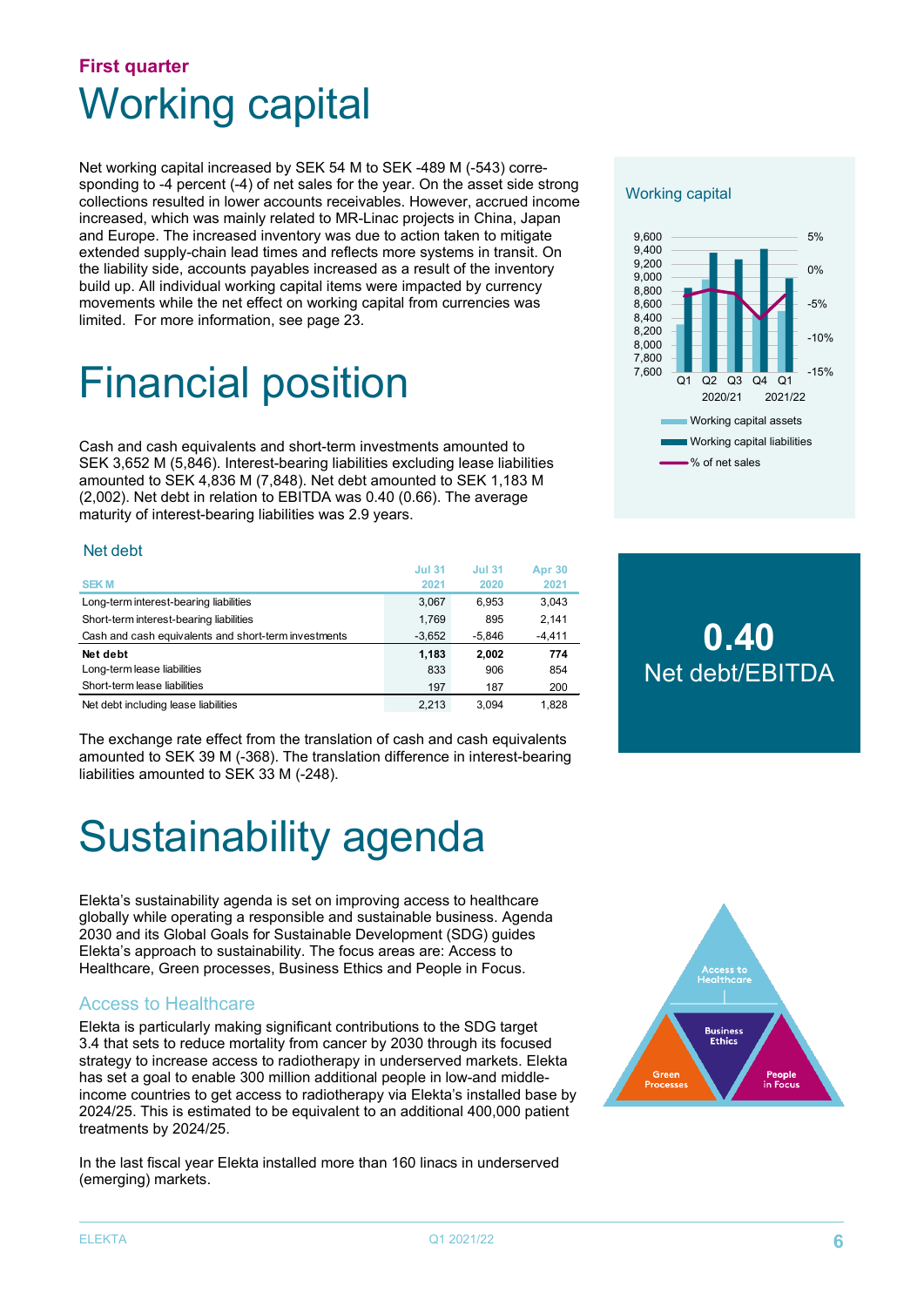### Green processes

Elekta stands behind the Paris Agreement of 2015 and has committed to the Science Based Targets initiative. Sustainable and green production processes are necessary for improving patient access to the best cancer care in the long-term. By having ambitious targets for reducing greenhouse gas emissions and waste, and increasing circularity, Elekta is devoted to being part of the solution.

In summarizing last fiscal year's development within the climate initiatives, two of three climate goals were achieved ahead of the targeted time: reduction of carbon emissions intensity from business travel, and from transport and logistics (both scope 3).

For more details on Elekta's sustainability agenda, please see Annual Report 2020/21, page 41.

# Risk and uncertainties

Elekta's presence in a large number of geographical markets exposes the Group to political and economic risks on a global scale and/or in individual countries. For more details, please see Annual Report 2020/21, page 34.

### Impact from Covid-19

Covid-19 continued to have a negative impact on Elekta's business. Overall, Elekta has managed well through the crisis, balancing the safety of employees with the commitments to customers and their patients. The treatment utilization rate in Elekta's installed base has been maintained at normal levels. The production sites of linacs in Crawley, UK and Beijing, China has been fully operational as has the production facilities of Brachy in the Netherlands and Neuro in Sweden. The continuity of Elekta's supply chain has benefitted from a dual source strategy and the fact that Elekta and its suppliers being labelled essential business by relevant government authorities. There are no major short-term supply issues, except higher cost within the supply-chain due to the pandemic.

Elekta has not received any government grants in Sweden. On a global basis Elekta has received government grants amounting to approximately SEK 2 M for the first quarter 2021/22.

# Significant events

### Elekta Harmony receives clearance by FDA

In June, Elekta announced that its newest linear accelerator, Harmony, has received 510(k) clearance from the U.S. Food and Drug Administration (FDA). Harmony is a radiotherapy system designed for changing the cancer landscape by perfectly balancing productivity and precision without compromise, making the system well-suited to address changing U.S. demographics and practice patterns.

### Elekta and Philips to deepen their strategic partnership

In June, Elekta and Royal Philips signed a non-exclusive agreement to deepen their existing strategic partnership to advance comprehensive and personalized cancer care through precision oncology solutions. Through deeper cross-portfolio collaboration, Elekta and Philips will utilize their

### **Mid-term outlook**

- Net sales CAGR >7% until 2024/25
- EBIT margin % expansion until 2024/25

### **Dividend policy**

• ≥50% of net profit for the year

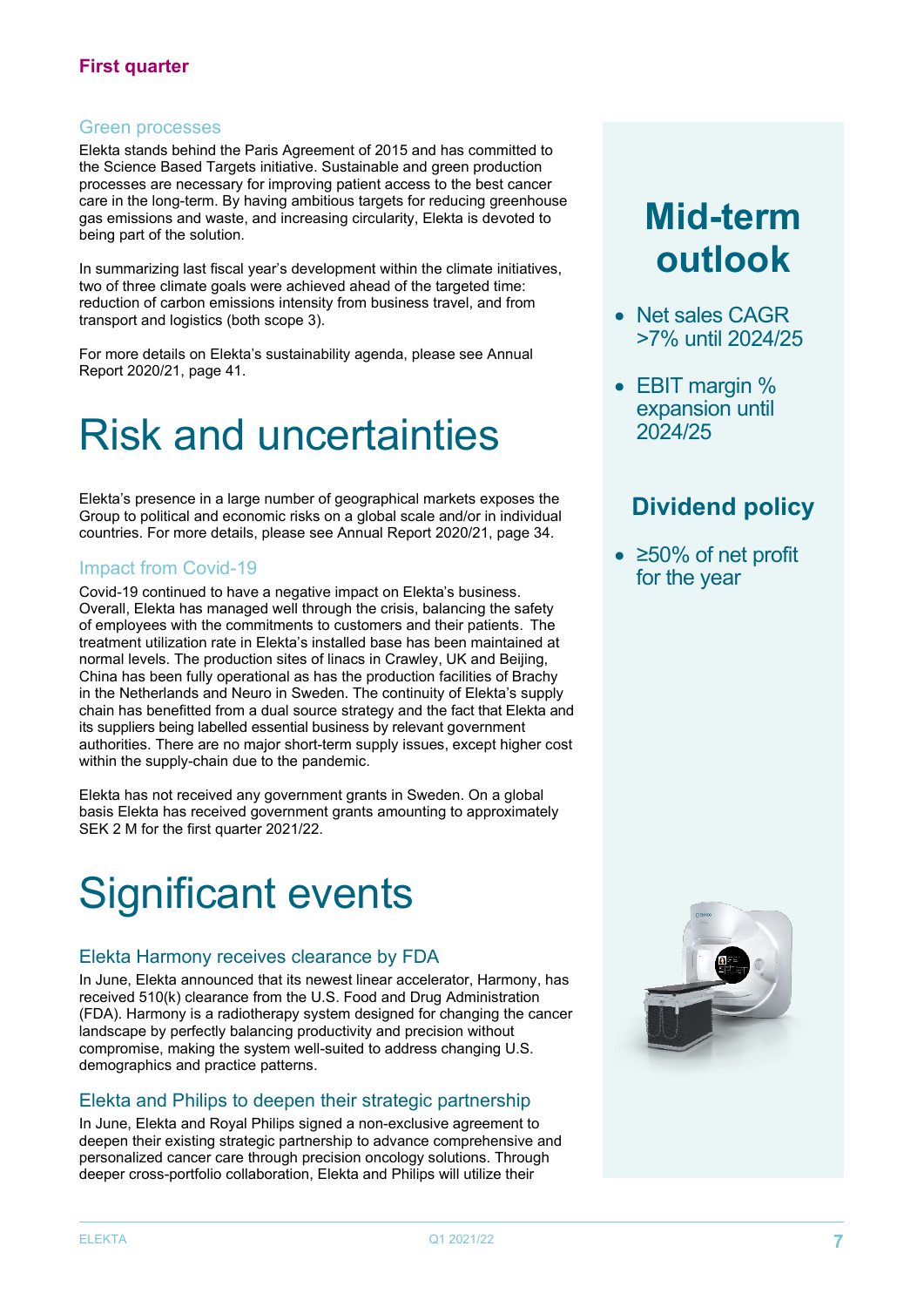complementary capabilities to further improve patient care. The strengthened strategic partnership intends to further deliver a superior experience in diagnosis and adaptive, personalized treatments for clinicians, shorter treatment times and more precise therapy for patients, and lowered care costs for healthcare providers.

### Changes in Executive Management

During the first quarter Renato Leite, EVP Region Europe, left Elekta and the Executive Management team. Lionel Hadjadjeba, President MR-linac Solutions, got extended responsibility and was in addition to his previous title appointed acting EVP Region Europe.

# Legal disputes<sup>[1](#page-7-0)</sup>

#### ZAP Surgical Systems, Inc

In the ongoing patent infringement dispute in the US and Germany against ZAP Surgical Systems, Inc, the U.S. patent was reverted back to the U.S. Patent Office's Patent Trial and Appeal Board (PTAB), resulting in a finding of partial invalidity of the parts of the patent that were challenged. Elekta has appealed the PTAB's decision during the first quarter.

## **Employees**

The average number of employees during the period was 4,427 (4,037). The average number of employees in the Parent Company was 54 (42).

## Shares

Total number of registered shares on July 31, 2021 was 383,568,409 of which 14,980,769 were A-shares and 368,587,640 B-shares. On July 31, 2021 1,485,289 shares were treasury shares held by Elekta.

Stockholm, August 25, 2021

Gustaf Salford President and CEO

*This report has not been reviewed by the Company's auditors*



<span id="page-7-0"></span><sup>&</sup>lt;sup>1</sup> The material legal disputes reported here are either new cases or previous cases with changes in the interim period. For previous reported cases please see Elekta's Annual reports.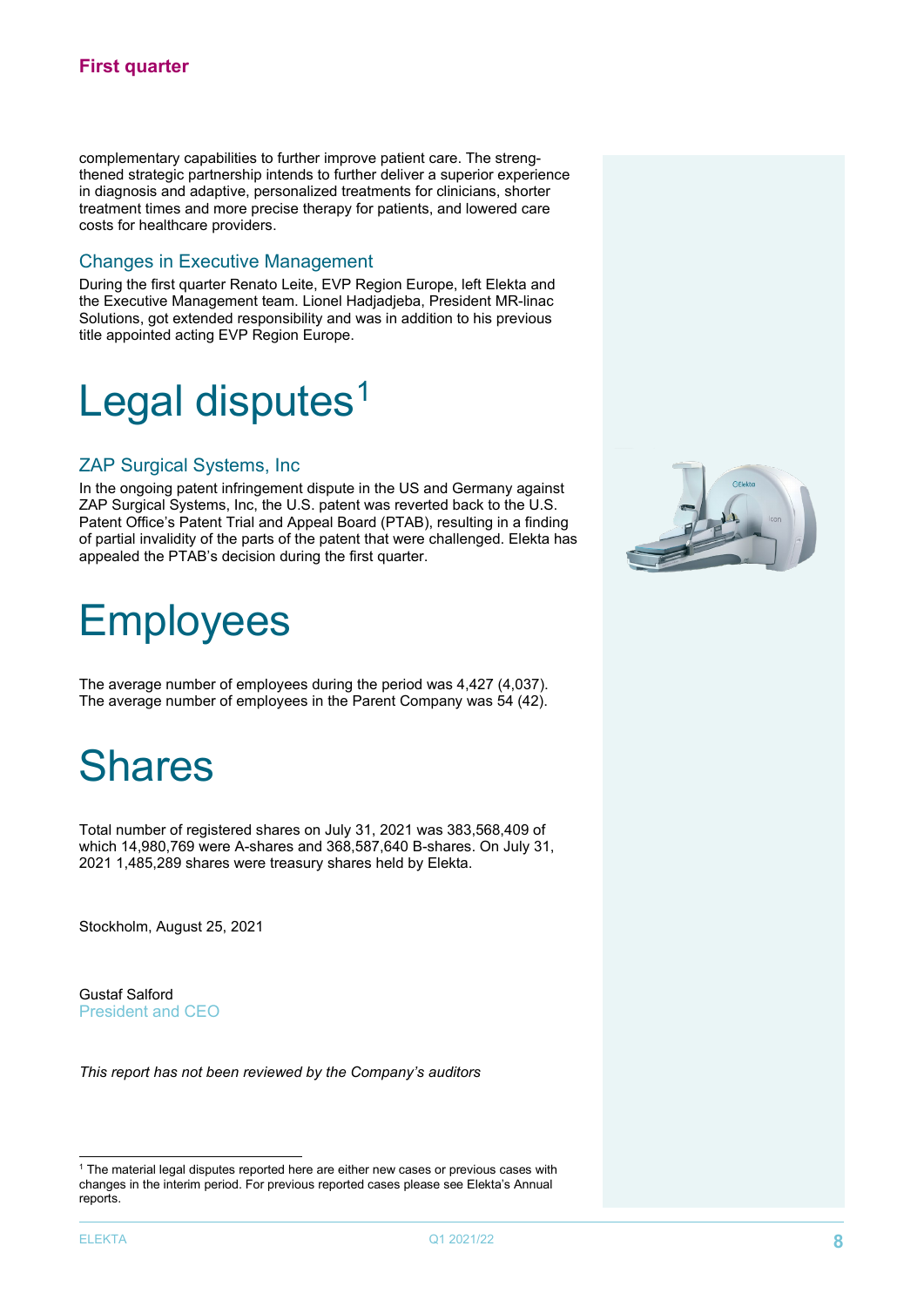### **First quarter** Consolidated income statement – condensed

|                                     | Q <sub>1</sub> |             | 12 months  |            |
|-------------------------------------|----------------|-------------|------------|------------|
| <b>SEKM</b>                         | 2021/22        | 2020/21     | <b>RTM</b> | FY 2020/21 |
| Net sales                           | 3,009          | 2,981       | 13,792     | 13,763     |
| Cost of products sold               | $-1,894$       | $-1,614$    | $-8,433$   | $-8,153$   |
| <b>Gross income</b>                 | 1,115          | 1,367       | 5,359      | 5,610      |
| Selling expenses                    | $-316$         | $-271$      | $-1,188$   | $-1,143$   |
| Administrative expenses             | $-274$         | $-280$      | $-1,081$   | $-1,086$   |
| R&D expenses                        | $-391$         | $-386$      | $-1,491$   | $-1,486$   |
| Other operating income and expenses | $-7$           | $-40$       | $-52$      | $-85$      |
| Exchange rate differences           | 73             | $-55$       | 225        | 97         |
| <b>Operating result</b>             | 201            | 335         | 1,773      | 1,906      |
| Financial items, net                | $-36$          | $-52$       | $-260$     | $-277$     |
| Profit before tax                   | 165            | 282         | 1,512      | 1,630      |
| Income taxes                        | $-40$          | $-66$       | $-350$     | $-377$     |
| Net income                          | 126            | 216         | 1,162      | 1,253      |
| Net income attributable to          |                |             |            |            |
| Parent Company shareholders         | 127            | 216         | 1,164      | 1,254      |
| Non-controlling interests           | $-1$           | $\mathbf 0$ | $-2$       | $-1$       |
| Average number of shares            |                |             |            |            |
| Before dilution, millions           | 382            | 382         | 382        | 382        |
| After dilution, millions            | 382            | 382         | 382        | 382        |
| Earnings per share                  |                |             |            |            |
| Before dilution, SEK                | 0.33           | 0.57        | 3.05       | 3.28       |
| After dilution, SEK                 | 0.33           | 0.57        | 3.05       | 3.28       |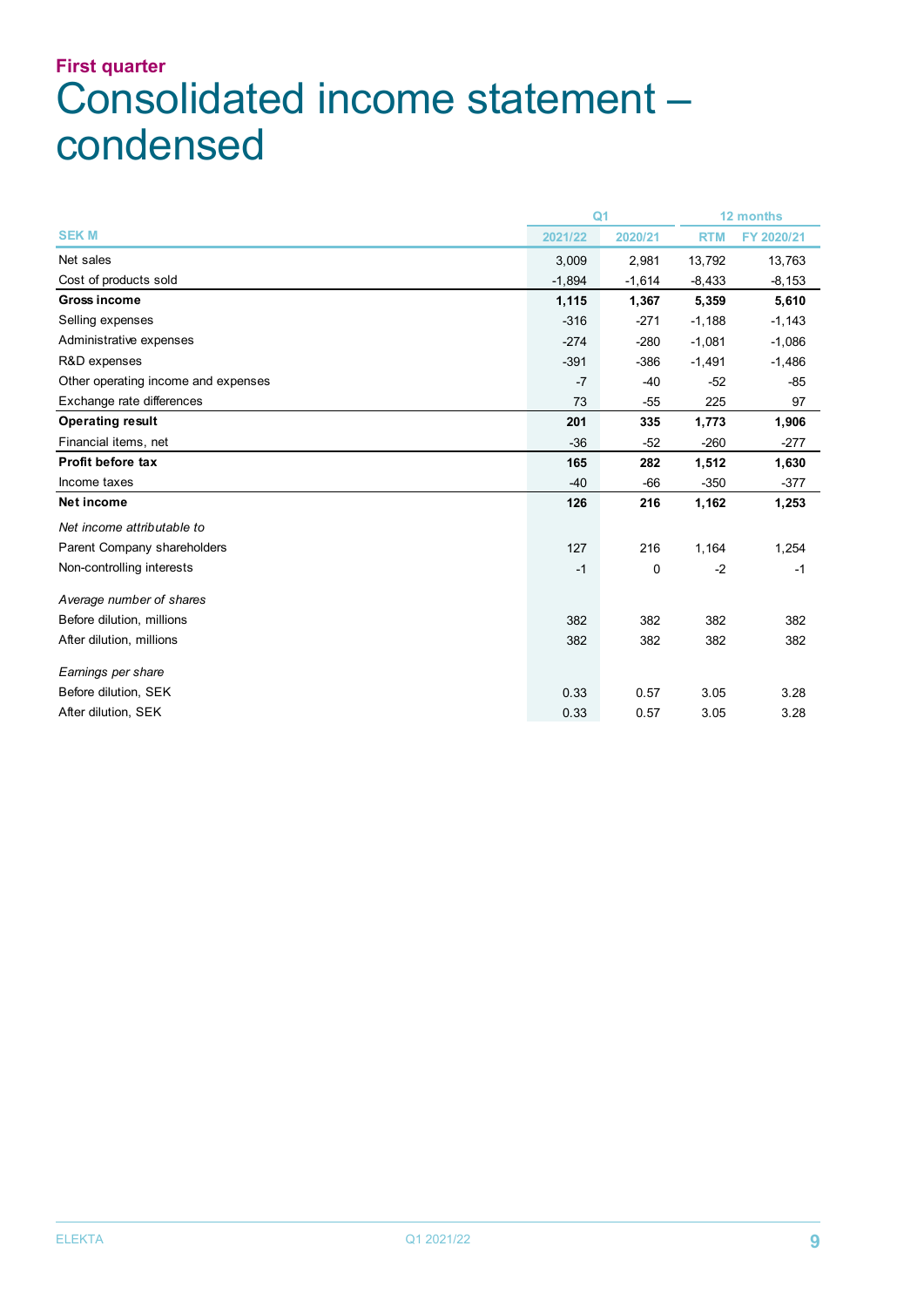### **First quarter** Consolidated statement of comprehensive income

|                                                                      | Q <sub>1</sub> |         | 12 months  |            |
|----------------------------------------------------------------------|----------------|---------|------------|------------|
| <b>SEK M</b>                                                         | 2021/22        | 2020/21 | <b>RTM</b> | FY 2020/21 |
| Net income                                                           | 126            | 216     | 1,162      | 1,253      |
| Other comprehensive income:                                          |                |         |            |            |
| Items that will not be reclassified to the income statement:         |                |         |            |            |
| Remeasurements of defined benefit pension plans                      | 10             |         | 7          | $-3$       |
| Change in fair value of equity instruments                           | 1              | 44      | 163        | 206        |
| Tax                                                                  | -3             | -9      | $-37$      | $-43$      |
| Total items that will not be reclassified to the income statement    | 8              | 34      | 133        | 160        |
| Items that subsequently may be reclassified to the income statement: |                |         |            |            |
| Revaluation of cash flow hedges                                      | -83            | 204     | $-56$      | 231        |
| Translation differences from foreign operations                      | 106            | $-699$  | -33        | $-838$     |
| Tax relating to revaluation of cash flow hedges                      | 17             | $-43$   | 12         | $-48$      |
| Total items that subsequently may be reclassified                    |                |         |            |            |
| to the income statement                                              | 40             | $-537$  | $-77$      | -654       |
| Other comprehensive income for the period                            | 48             | $-503$  | 57         | $-494$     |
| Total comprehensive income for the period                            | 174            | $-287$  | 1,219      | 759        |
| Comprehensive income attributable to:                                |                |         |            |            |
| Parent Company shareholders                                          | 174            | $-287$  | 1,220      | 760        |
| Non-controlling interests                                            | $\mathbf 0$    | 0       | -1         | -1         |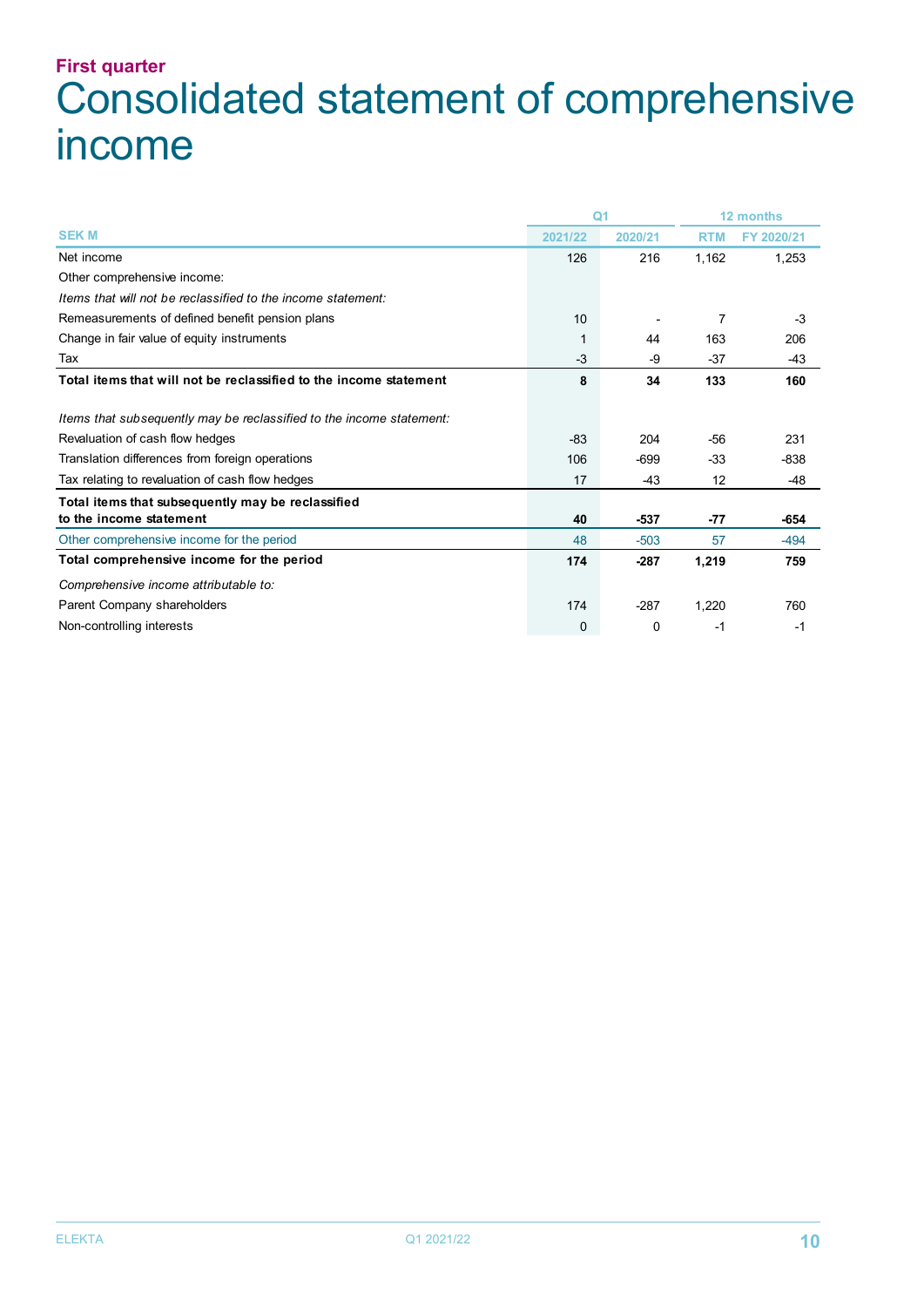### **First quarter** Consolidated balance sheet statement – condensed

| <b>SEKM</b>                                        | <b>Jul 31</b><br>2021 | <b>Jul 31</b><br>2020 | Apr 30<br>2021 |
|----------------------------------------------------|-----------------------|-----------------------|----------------|
|                                                    |                       |                       |                |
| <b>Non-current assets</b>                          |                       |                       |                |
| Intangible assets                                  | 8,931<br>927          | 8,990<br>998          | 8,779<br>953   |
| Right-of-use assets                                |                       |                       |                |
| Other tangible fixed assets                        | 901                   | 887                   | 897            |
| <b>Financial assets</b>                            | 499                   | 785                   | 533            |
| Deferred tax assets                                | 485                   | 492                   | 436            |
| <b>Total non-current assets</b>                    | 11,743                | 12,152                | 11,597         |
| <b>Current assets</b>                              |                       |                       |                |
| <b>Inventories</b>                                 | 2,487                 | 2,516                 | 2,283          |
| Accounts receivable                                | 2,903                 | 3,220                 | 3,281          |
| Accrued income                                     | 1,923                 | 1,483                 | 1,772          |
| Other current receivables                          | 1,494                 | 1,581                 | 1,502          |
| Cash and cash equivalents                          | 3,652                 | 5,846                 | 4,411          |
| <b>Total current assets</b>                        | 12,458                | 14,646                | 13,247         |
| <b>Total assets</b>                                | 24,201                | 26,798                | 24,844         |
| Equity attributable to Parent Company shareholders | 8,373                 | 7,828                 | 8,197          |
| Non-controlling interests                          | $\Omega$              |                       | 0              |
| <b>Total equity</b>                                | 8,373                 | 7,828                 | 8,197          |
| <b>Non-current liabilities</b>                     |                       |                       |                |
| Long-term interest-bearing liabilities             | 3,067                 | 6,953                 | 3,043          |
| Long-term lease liabilities                        | 833                   | 906                   | 854            |
| Other long-term liabilities                        | 770                   | 865                   | 810            |
| <b>Total non-current liabilities</b>               | 4,670                 | 8,724                 | 4,707          |
| <b>Current liabilities</b>                         |                       |                       |                |
| Short-term interest-bearing liabilities            | 1,769                 | 895                   | 2,141          |
| Short-term lease liabilities                       | 197                   | 187                   | 200            |
| Accounts payable                                   | 1,145                 | 784                   | 1,016          |
| Advances from customers                            | 3,712                 | 3,875                 | 3,759          |
| Prepaid income                                     | 2,021                 | 2,020                 | 2,082          |
| Accrued expenses                                   | 1,550                 | 1,432                 | 1,837          |
| Other current liabilities                          | 766                   | 1,053                 | 905            |
| <b>Total current liabilities</b>                   | 11,158                | 10,245                | 11,941         |
| <b>Total equity and liabilities</b>                | 24,201                | 26,798                | 24,844         |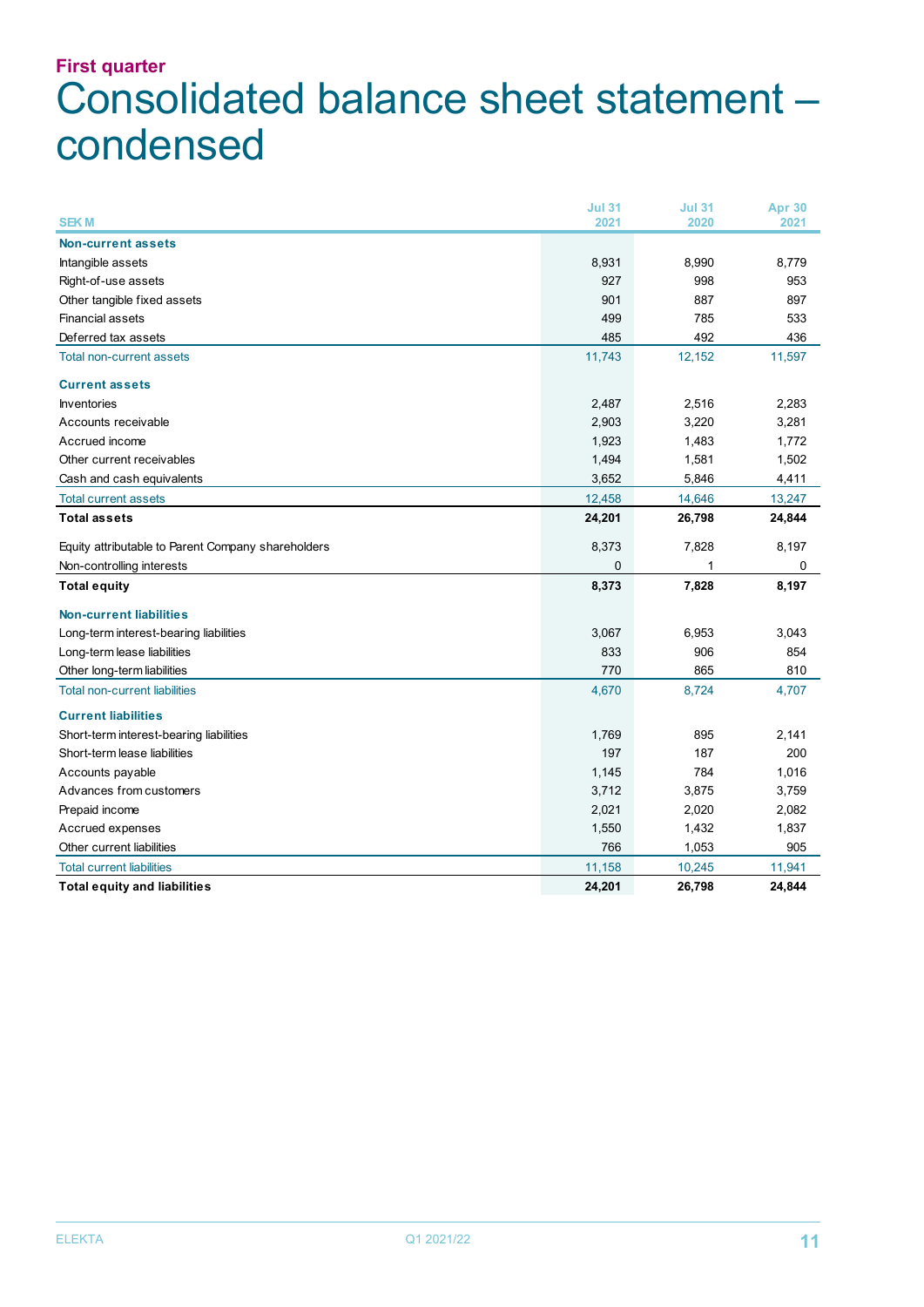### **First quarter** Changes in consolidated equity – condensed

|                                                    | May - Jul      |         | May - Apr |  |
|----------------------------------------------------|----------------|---------|-----------|--|
| <b>SEKM</b>                                        | 2021/22        | 2020/21 | 2020/21   |  |
| <b>Attributable to Parent Company shareholders</b> |                |         |           |  |
| Opening balance                                    | 8,197          | 8,113   | 8,113     |  |
| Comprehensive income for the period                | 174            | $-287$  | 760       |  |
| Incentive programs                                 | 3              | 2       | 12        |  |
| Dividend                                           | $\blacksquare$ |         | $-688$    |  |
| Total                                              | 8,373          | 7,828   | 8,197     |  |
|                                                    |                |         |           |  |
| Attributable to non-controlling interests          |                |         |           |  |
| Opening balance                                    | $\mathbf{0}$   |         |           |  |
| Comprehensive income for the period                | $\mathbf 0$    | 0       | $-1$      |  |
| Total                                              | 0              |         | 0         |  |
| <b>Closing balance</b>                             | 8,373          | 7,828   | 8,197     |  |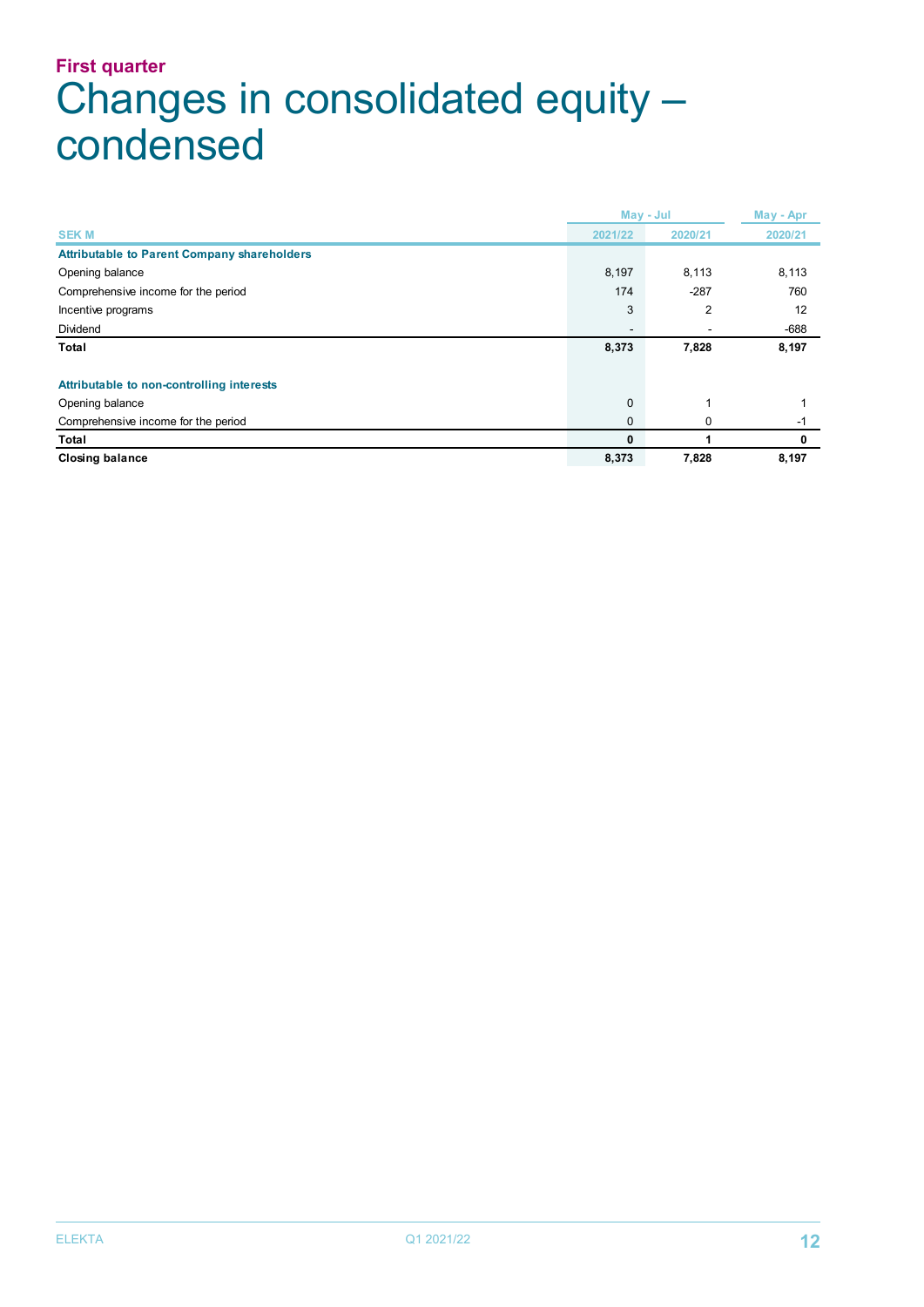### **First quarter** Consolidated cash flow statement – condensed

|                                                                    | Q <sub>1</sub> |         |            | 12 months  |
|--------------------------------------------------------------------|----------------|---------|------------|------------|
| <b>SEKM</b>                                                        | 2021/22        | 2020/21 | <b>RTM</b> | FY 2020/21 |
| Profit before tax                                                  | 165            | 282     | 1,512      | 1,630      |
| Amortization and depreciation                                      | 278            | 316     | 1,165      | 1,204      |
| Interest net                                                       | 28             | 40      | 192        | 204        |
| Other non-cash items                                               | $-43$          | 19      | 246        | 307        |
| Interest received and paid                                         | $-32$          | $-40$   | $-212$     | $-220$     |
| Income taxes paid                                                  | $-79$          | $-88$   | $-456$     | $-465$     |
| Operating cash flow                                                | 318            | 530     | 2,448      | 2,660      |
| Changes in inventories                                             | $-162$         | 7       | 101        | 270        |
| Changes in operating receivables                                   | 291            | $-224$  | $-257$     | $-772$     |
| Changes in operating liabilities                                   | $-527$         | $-102$  | $-33$      | 393        |
| Change in w orking capital                                         | $-398$         | $-319$  | $-188$     | $-109$     |
| Cash flow from operating activities                                | $-81$          | 211     | 2,259      | 2,551      |
| Investments intangible assets                                      | $-225$         | $-150$  | $-754$     | $-678$     |
| Investments other assets                                           | $-37$          | $-35$   | $-171$     | $-167$     |
| <b>Continuous investments</b>                                      | $-262$         | $-185$  | $-925$     | $-845$     |
| Cash flow after continuous investments                             | $-343$         | 26      | 1,335      | 1,706      |
| Short-term investments                                             |                | 60      |            | 60         |
| Business combinations, divestments and investments in other shares | $-21$          | $-225$  | 376        | 172        |
| <b>Cash flow after investments</b>                                 | $-364$         | $-139$  | 1,710      | 1,938      |
| <b>Dividends</b>                                                   |                |         | $-688$     | $-688$     |
| Cash flow from other financing activities                          | $-433$         | $-54$   | $-3,297$   | $-2,917$   |
| Cash flow for the period                                           | $-798$         | $-193$  | $-2,274$   | $-1,667$   |
| Change in cash and cash equivalents during the period              |                |         |            |            |
| Cash and cash equivalents at the beginning of the period           | 4,411          | 6,407   | 5,848      | 6,407      |
| Cash flow for the period                                           | $-798$         | $-193$  | $-2,274$   | $-1,667$   |
| Exchange rate differences                                          | 39             | $-368$  | 78         | $-329$     |
| Cash and cash equivalents at the end of the period                 | 3,652          | 5,846   | 3,652      | 4,411      |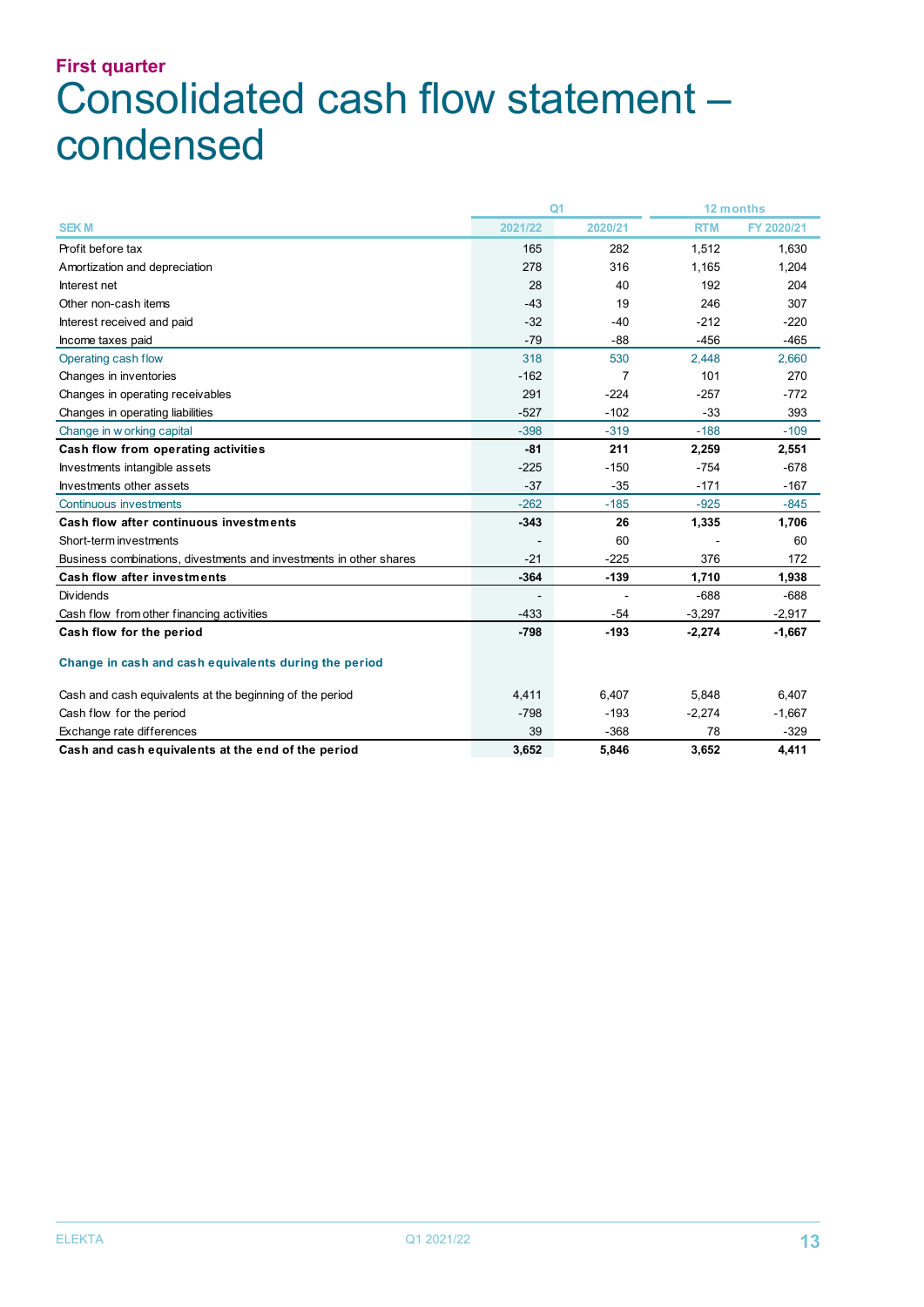### **First quarter** Parent company

### Income statement and statement of comprehensive income - condensed

| <b>SEKM</b>                              | 2021/22 | 2020/21 |
|------------------------------------------|---------|---------|
| Operating expenses                       | $-58$   | $-79$   |
| Financial net                            | 5       | 3       |
| Income after financial items             | -53     | $-76$   |
| Tax                                      | 9       | 11      |
| Net income                               | $-44$   | $-65$   |
| <b>Statement of comprehensive income</b> |         |         |
| Net income                               | -44     | -65     |
| Other comprehensive income               |         |         |
| Total comprehensive income               | -44     | -65     |

### Balance sheet - condensed

|                                            | <b>Jul 31</b> | <b>Apr 30</b> |
|--------------------------------------------|---------------|---------------|
| <b>SEKM</b>                                | 2021          | 2021          |
| Non-current assets                         |               |               |
| Intangible assets                          | 44            | 46            |
| Shares in subsidiaries                     | 2,632         | 2,590         |
| Receivables from subsidaries               | 2,194         | 2,194         |
| Other financial assets                     | 94            | 94            |
| Deferred tax assets                        | 36            | 27            |
| Total non-current assets                   | 5,000         | 4,951         |
| <b>Current assets</b>                      |               |               |
| Receivables from subsidaries               | 2,862         | 2,895         |
| Other current receivables                  | 65            | 39            |
| Cash and cash equivalents                  | 2,503         | 3,421         |
| <b>Total current assets</b>                | 5,430         | 6,355         |
| <b>Total assets</b>                        | 10,430        | 11,306        |
| Shareholders' equity                       | 2,042         | 2,087         |
| <b>Non-current liabilities</b>             |               |               |
| Long-term interest-bearing liabilities     | 3,067         | 3,043         |
| Long-term provisions                       | 36            | 40            |
| <b>Total non-current liabilities</b>       | 3,103         | 3,083         |
| <b>Current liabilities</b>                 |               |               |
| Short-term interest-bearing liabilities    | 1,732         | 2,141         |
| Short-term liabilities to Group companies  | 3,475         | 3,858         |
| Other current liabilities                  | 78            | 137           |
| <b>Total current liabilities</b>           | 5,285         | 6,136         |
| Total shareholders' equity and liabilities | 10,430        | 11,306        |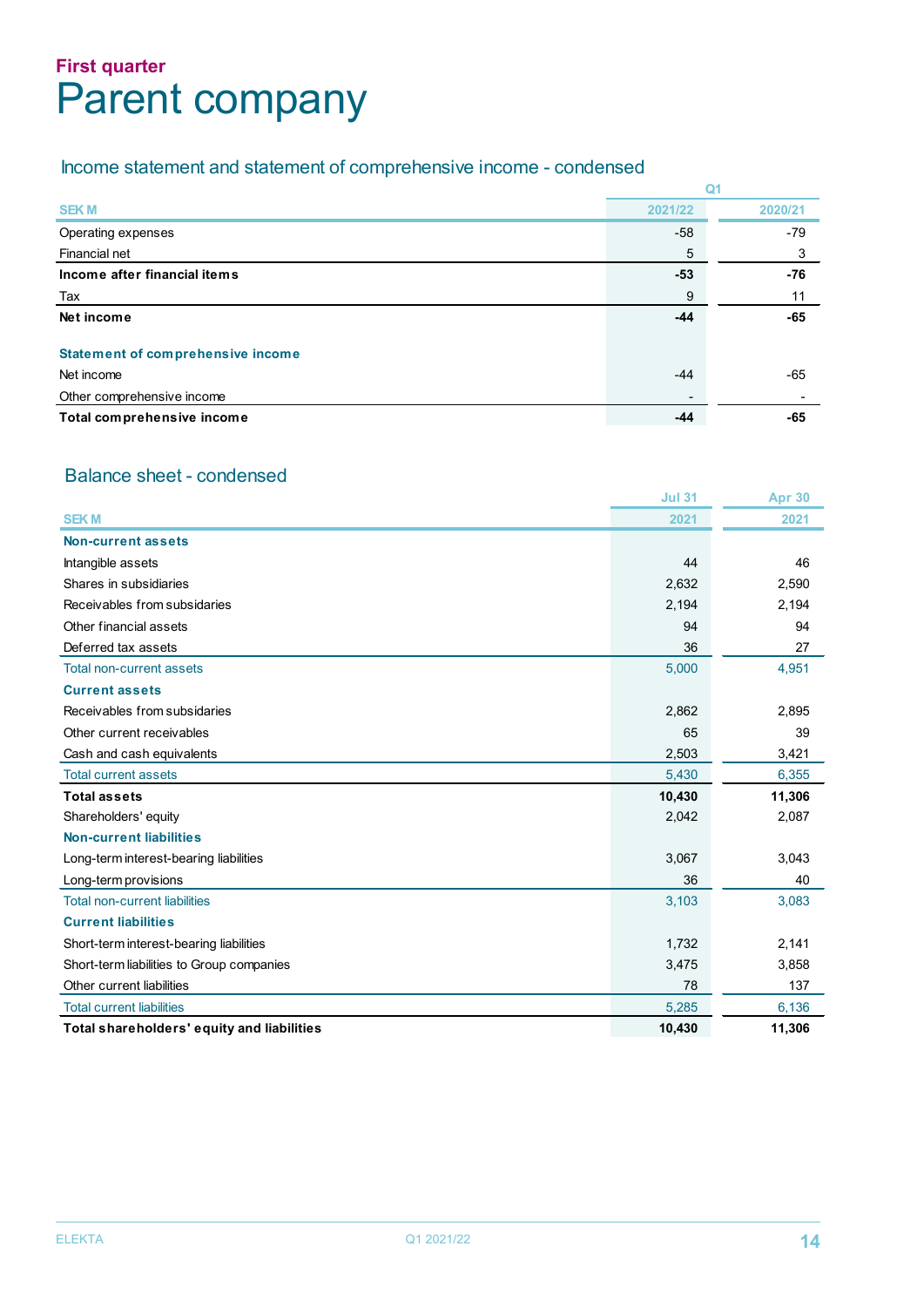### **First quarter** Accounting principles

This interim report is prepared, with regards to the Group, according to IAS 34 and the Swedish Annual Accounts Act and, with regards to the Parent Company, according to the Swedish Annual Accounts Act and RFR 2. The accounting principles applied are consistent with those presented in Note 1 of the Annual Report 2020/21.

New or revised standards and interpretations, not yet applied, are not considered to have a material impact on the Elekta Group´s financial statements.

All figures are stated in SEK M and, accordingly, rounding differences can occur. Comparisons refer to the corresponding period for the prior year, unless otherwise stated.

# Related party transactions

Related party transactions are described in note 36 in the Annual Report for 2020/21. No material changes have taken place in relations or transactions with related parties companies compared with the description in the Annual report 2020/21.

# Exchange rates

| <b>Country</b>       | <b>Currency</b> |           | Average rate |        | <b>Closing rate</b> |        |               |       |    |
|----------------------|-----------------|-----------|--------------|--------|---------------------|--------|---------------|-------|----|
|                      |                 | May - Jul |              |        | <b>Jul 31</b>       |        | <b>Apr 30</b> |       |    |
|                      |                 | 2021/22   | 2020/21      | Δ      | 2021                | 2020   | 2021          |       |    |
| Euroland             | 1 EUR           | 10.152    | 10.482       | $-3%$  | 10.173              | 10.305 | 10.151        | $-1%$ | 0% |
| <b>Great Britain</b> | 1 GBP           | 11.816    | 11.691       | $1\%$  | 11.946              | 11.374 | 11.682        | 5%    | 2% |
| Japan                | 1 JPY           | 0.077     | 0.087        | $-12%$ | 0.078               | 0.083  | 0.077         | $-6%$ | 2% |
| <b>United States</b> | 1 USD           | 8.460     | 9.356        | $-10%$ | 8.564               | 8.661  | 8.377         | $-1%$ | 2% |

<sup>1</sup> July 31, 2021 vs July 31, 2020.

<sup>2</sup> July 31, 2021 vs April 30, 2021.

For Group companies with a functional currency other than Swedish kronor, order intake and income statements are translated at average exchange rates for the reporting period, while order book and balance sheets are translated at closing exchange rates.

# Segment reporting

Elekta applies geographical segmentation. Order intake, net sales and contribution margin for the respective regions are reported to Elekta's CFO and CEO (chief operating decision makers). The regions' expenses are directly attributable to the respective regions' reported figures including cost of products sold. Global costs for R&D, marketing, management of product supply centres and Parent Company are not allocated per region. Currency exposure is concentrated to product supply centres. The majority of exchange differences in operations are reported in global costs.

Elekta's operations are characterized by significant quarterly variations in volumes and product mix, which have a direct impact on net sales and profits. This is accentuated when the operation is split into segments, as is the impact of currency fluctuations between the years. Revenue from solutions are recognized at a point in time and revenue from services are recognized over time.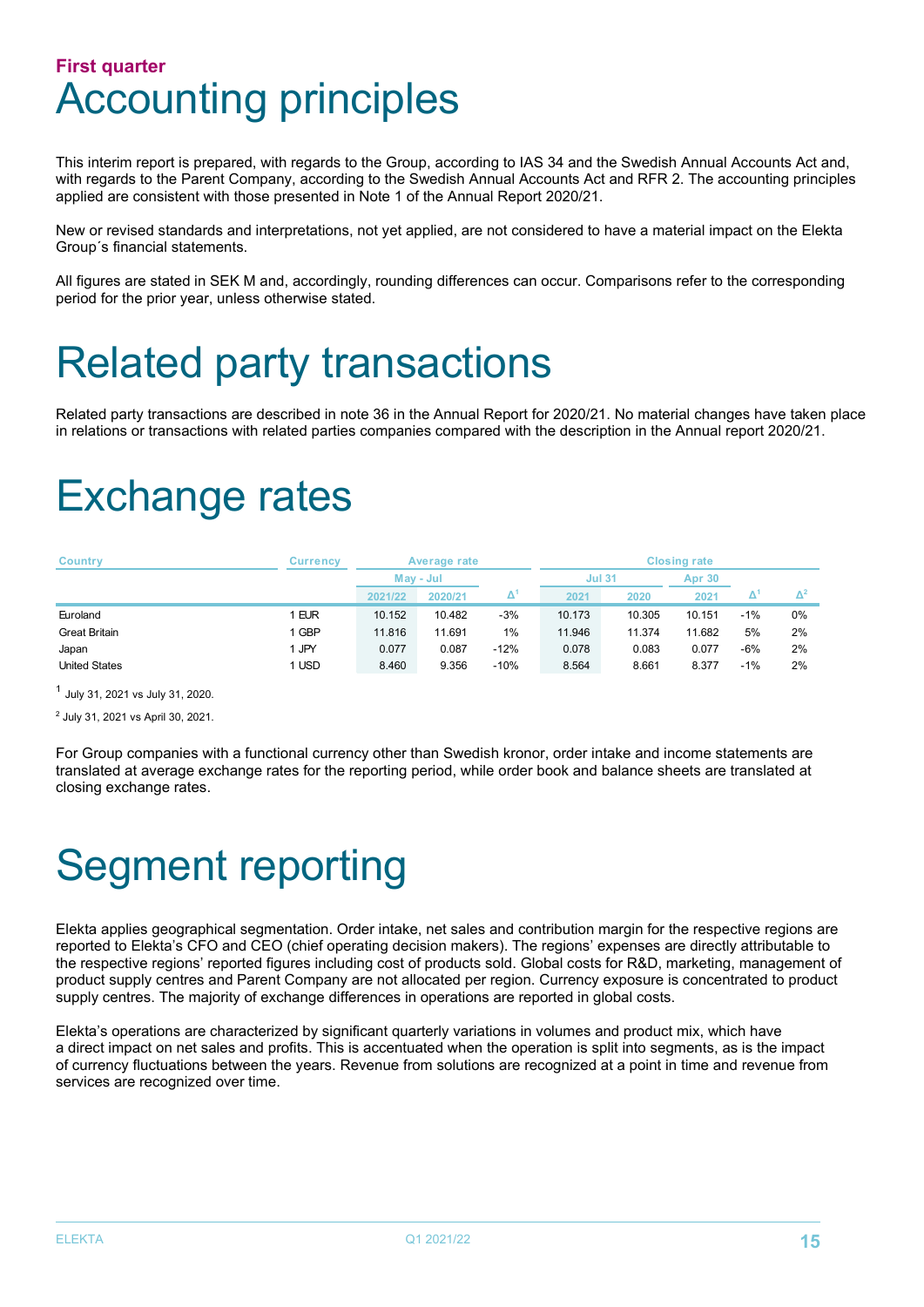### **First quarter** Q1 2021/22

| <b>SEK M</b>               | <b>Americas</b> | <b>EMEA</b>              | <b>APAC</b> | Other /<br>Group-wide | <b>Group</b><br>total | % of net<br>sales |
|----------------------------|-----------------|--------------------------|-------------|-----------------------|-----------------------|-------------------|
| Net sales                  | 827             | 1,143                    | 1,039       |                       | 3,009                 |                   |
| Regional expenses          | $-550$          | $-760$                   | $-707$      |                       | $-2,016$              | 67%               |
| <b>Contribution margin</b> | 278             | 384                      | 332         |                       | 994                   | 33%               |
| Contribution margin, %     | 34%             | 34%                      | 32%         |                       |                       |                   |
| Global costs               | -               | $\overline{\phantom{a}}$ |             | $-793$                | -793                  | 26%               |
| <b>Operating result</b>    | 278             | 384                      | 332         | -793                  | 201                   | 7%                |
| Net financial items        | -               | $\overline{\phantom{a}}$ |             | -36                   | -36                   |                   |
| <b>Profit before tax</b>   | 278             | 384                      | 332         | $-828$                | 165                   |                   |

### Q1 2020/21

| <b>SEKM</b>                | <b>Americas</b>          | <b>EMEA</b>              | <b>APAC</b> | Other /<br>Group-wide    | <b>Group</b><br>total | % of net<br>sales |
|----------------------------|--------------------------|--------------------------|-------------|--------------------------|-----------------------|-------------------|
| Net sales                  | 945                      | 1,108                    | 927         | $\overline{\phantom{0}}$ | 2,981                 |                   |
| Regional expenses          | -536                     | $-678$                   | -580        |                          | $-1,794$              | 60%               |
| <b>Contribution margin</b> | 409                      | 430                      | 347         | $\overline{a}$           | 1,186                 | 40%               |
| Contribution margin, %     | 43%                      | 39%                      | 37%         |                          |                       |                   |
| Global costs               | $\overline{\phantom{0}}$ | $\overline{\phantom{a}}$ | -           | $-852$                   | $-852$                | 29%               |
| <b>Operating result</b>    | 409                      | 430                      | 347         | $-852$                   | 335                   | 11%               |
| Net financial items        | -                        | -                        |             | $-52$                    | $-52$                 |                   |
| Profit before tax          | 409                      | 430                      | 347         | $-904$                   | 282                   |                   |

### Full year 2020/21

| <b>SEK M</b>               | <b>Americas</b>          | <b>EMEA</b>              | <b>APAC</b> | Other<br>Group-wide | <b>Group</b><br>total | % of net<br>sales |
|----------------------------|--------------------------|--------------------------|-------------|---------------------|-----------------------|-------------------|
| Net sales                  | 3,888                    | 5,140                    | 4,735       | ٠                   | 13,763                |                   |
| Regional expenses          | $-2,386$                 | $-3,260$                 | $-3,227$    |                     | $-8,874$              | 64%               |
| <b>Contribution margin</b> | 1.502                    | 1,880                    | 1,507       | $\blacksquare$      | 4,889                 | 36%               |
| Contribution margin, %     | 39%                      | 37%                      | 32%         |                     |                       |                   |
| Global costs               | $\overline{\phantom{0}}$ | $\overline{\phantom{a}}$ |             | $-2,983$            | $-2,983$              | 22%               |
| <b>Operating result</b>    | 1.502                    | 1,880                    | 1,507       | $-2,983$            | 1,906                 | 14%               |
| Net financial items        | $\overline{\phantom{a}}$ | $\overline{\phantom{a}}$ | ٠           | $-277$              | $-277$                |                   |
| Profit before tax          | 1.502                    | 1.880                    | 1,507       | $-3.259$            | 1,630                 |                   |

### Rolling twelve months

|                            |                          |                          |             | Other          | <b>Group</b> | % of net |
|----------------------------|--------------------------|--------------------------|-------------|----------------|--------------|----------|
| <b>SEK M</b>               | <b>Americas</b>          | <b>EMEA</b>              | <b>APAC</b> | Group-wide     | total        | sales    |
| Net sales                  | 3,771                    | 5,175                    | 4,846       | -              | 13,792       |          |
| Regional expenses          | $-2,399$                 | $-3,342$                 | $-3,354$    |                | $-9,095$     | 66%      |
| <b>Contribution margin</b> | 1,371                    | 1,833                    | 1,492       | $\blacksquare$ | 4,697        | 34%      |
| Contribution margin, %     | 36%                      | 35%                      | 31%         |                |              |          |
| Global costs               | $\overline{\phantom{0}}$ | $\overline{\phantom{a}}$ | ٠           | $-2,924$       | $-2,924$     | 21%      |
| <b>Operating result</b>    | 1,371                    | 1,833                    | 1,492       | $-2,924$       | 1,773        | 13%      |
| Net financial items        |                          | ٠                        |             | $-260$         | $-260$       |          |
| Profit before tax          | 1,371                    | 1,833                    | 1,492       | $-3,184$       | 1,513        |          |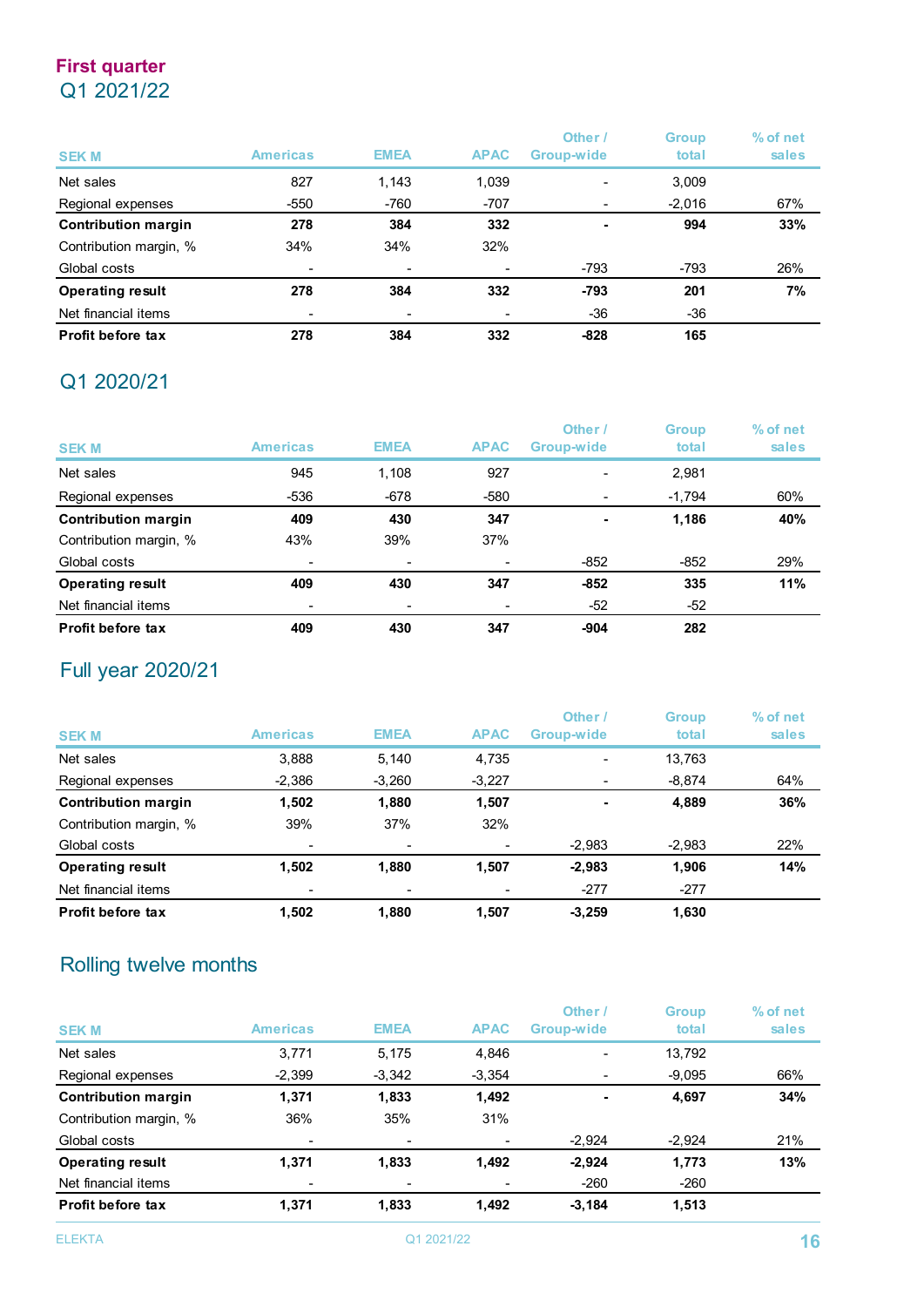### **First quarter**

# Net sales by product type

### Q1 2021/22

|              |                 |             |             | Other      |                    |
|--------------|-----------------|-------------|-------------|------------|--------------------|
| <b>SEKM</b>  | <b>Americas</b> | <b>EMEA</b> | <b>APAC</b> | Group-wide | <b>Group total</b> |
| Solutions    | 265             | 641         | 725         | -          | 1,631              |
| Service      | 562             | 502         | 314         | -          | 1,378              |
| <b>Total</b> | 827             | 1,143       | 1,039       | ٠          | 3,009              |

### Q1 2020/21

|              |                 |             |             | <b>Other</b>      |                    |
|--------------|-----------------|-------------|-------------|-------------------|--------------------|
| <b>SEKM</b>  | <b>Americas</b> | <b>EMEA</b> | <b>APAC</b> | <b>Group-wide</b> | <b>Group total</b> |
| Solutions    | 318             | 615         | 619         | ۰                 | 1,551              |
| Service      | 628             | 493         | 309         | -                 | 1,430              |
| <b>Total</b> | 945             | 1,108       | 927         |                   | 2,981              |

### Full-year 2020/21

|              |                 |             |             | Other      |                    |
|--------------|-----------------|-------------|-------------|------------|--------------------|
| <b>SEKM</b>  | <b>Americas</b> | <b>EMEA</b> | <b>APAC</b> | Group-wide | <b>Group total</b> |
| Solutions    | 1,563           | 3,126       | 3,485       | ۰          | 8,175              |
| Service      | 2.325           | 2.014       | 1.249       | -          | 5,588              |
| <b>Total</b> | 3,888           | 5,140       | 4,735       | ۰          | 13,763             |

### Rolling twelve months

|              |                 |             |             | <b>Other</b> |                    |
|--------------|-----------------|-------------|-------------|--------------|--------------------|
| <b>SEKM</b>  | <b>Americas</b> | <b>EMEA</b> | <b>APAC</b> | Group-wide   | <b>Group total</b> |
| Solutions    | 1.511           | 3,153       | 3,592       | -            | 8,256              |
| Service      | 2.260           | 2,023       | 1.254       | -            | 5,536              |
| <b>Total</b> | 3,771           | 5,175       | 4,846       | ٠            | 13,792             |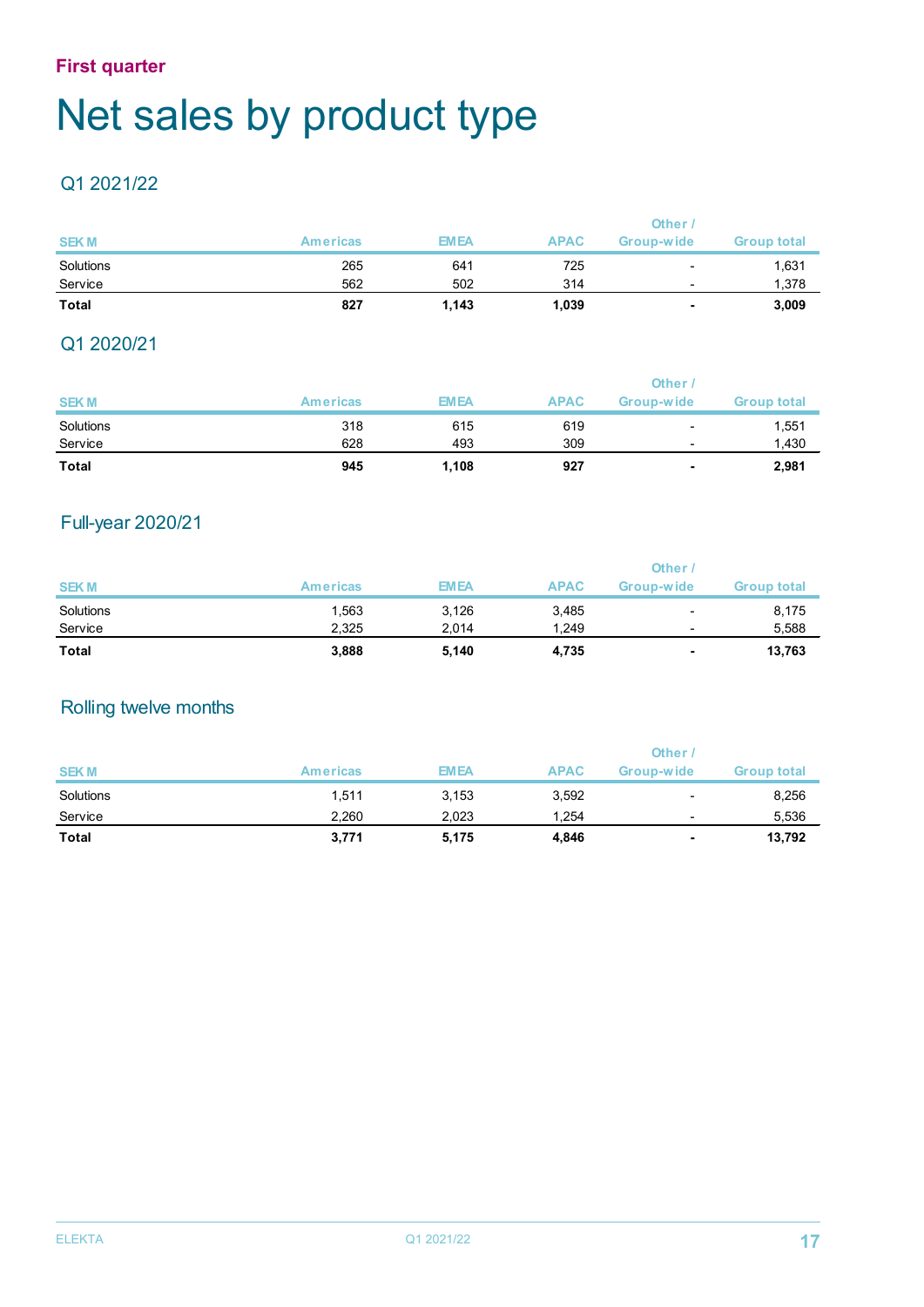### **First quarter** Financial instruments

The table below shows the fair value of the Group's financial instruments, for which fair value is different than carrying value. The fair value of all other financial instruments is assumed to correspond to the carrying value.

|                                         | Jul 31, 2021     |       | Jul 31, 2020 |       | Apr 30, 2021    |       |
|-----------------------------------------|------------------|-------|--------------|-------|-----------------|-------|
|                                         | Fair<br>Carrying |       | Carrying     | Fair  | <b>Carrving</b> | Fair  |
| <b>SEKM</b>                             | amount           | value | amount       | value | amount          | value |
| Long-term interest-bearing liabilities  | 3.067            | 3,269 | 6.953        | 7.443 | 3.043           | 3,250 |
| Long-term lease liabilities             | 833              | 833   | 906          | 906   | 854             | 854   |
| Short-term interest-bearing liabilities | 1.769            | 1.785 | 895          | 893   | 2.141           | 2.174 |
| Short-term lease liabilities            | 197              | 197   | 187          | 187   | 200             | 200   |

The Group's financial assets and financial liabilities, which have been measured at fair value, have been categorized in the fair value hierarchy. The different levels are defined as follows:

**Level 1:** Quoted prices on an active market for identical assets or liabilities

- Level 2: Other observable data than quoted prices included in Level 1, either directly (that is, price
- quotations) or indirectly (that is, obtained from price quotations)

**Level 3:** Data not based on observable market data

#### Financial instruments measured at fair value

| <b>SEKM</b>                                                                    | Level          | Jul 31, 2021 | Jul 31, 2020 | Apr 30, 2021 |
|--------------------------------------------------------------------------------|----------------|--------------|--------------|--------------|
| <b>FINANCIAL ASSETS</b>                                                        |                |              |              |              |
| Financial assets measured at fair value through profit or loss:                |                |              |              |              |
| Derivative financial instruments - non-hedge accounting                        | 2              | 22           | 162          | 32           |
| Short-term investments                                                         |                |              |              |              |
| Short-term investments classified as cash equivalents                          |                | 3            | 1,203        | 792          |
| Financial assets measured at fair value through other<br>comprehensive income: |                |              |              |              |
| Equity instruments                                                             |                | 61           | 341          | 60           |
| Derivatives used for hedging purposes:                                         |                |              |              |              |
| Derivative financial instruments - hedge accounting                            | 2              | 148          | 222          | 212          |
| <b>Total financial assets</b>                                                  |                | 234          | 1,928        | 1,096        |
| <b>FINANCIAL LIABILITIES</b>                                                   |                |              |              |              |
| Financial liabilities at fair value through profit or loss:                    |                |              |              |              |
| Derivative financial instruments – non-hedge accounting                        | 2              | 22           | 78           | 29           |
| Other liabilities (contingent considerations)                                  | 3              | 99           | 165          | 120          |
| Derivatives used for hedging purposes:                                         |                |              |              |              |
| Derivative financial instruments - hedge accounting                            | $\overline{2}$ | 32           | 51           | 13           |
| <b>Total financial liabilities</b>                                             |                | 152          | 293          | 162          |

The fair value of accounts receivables, other current and non-current receivables, cash and cash equivalents, accounts payable and other current and non-current liabilities is estimated to be equal to their carrying amount.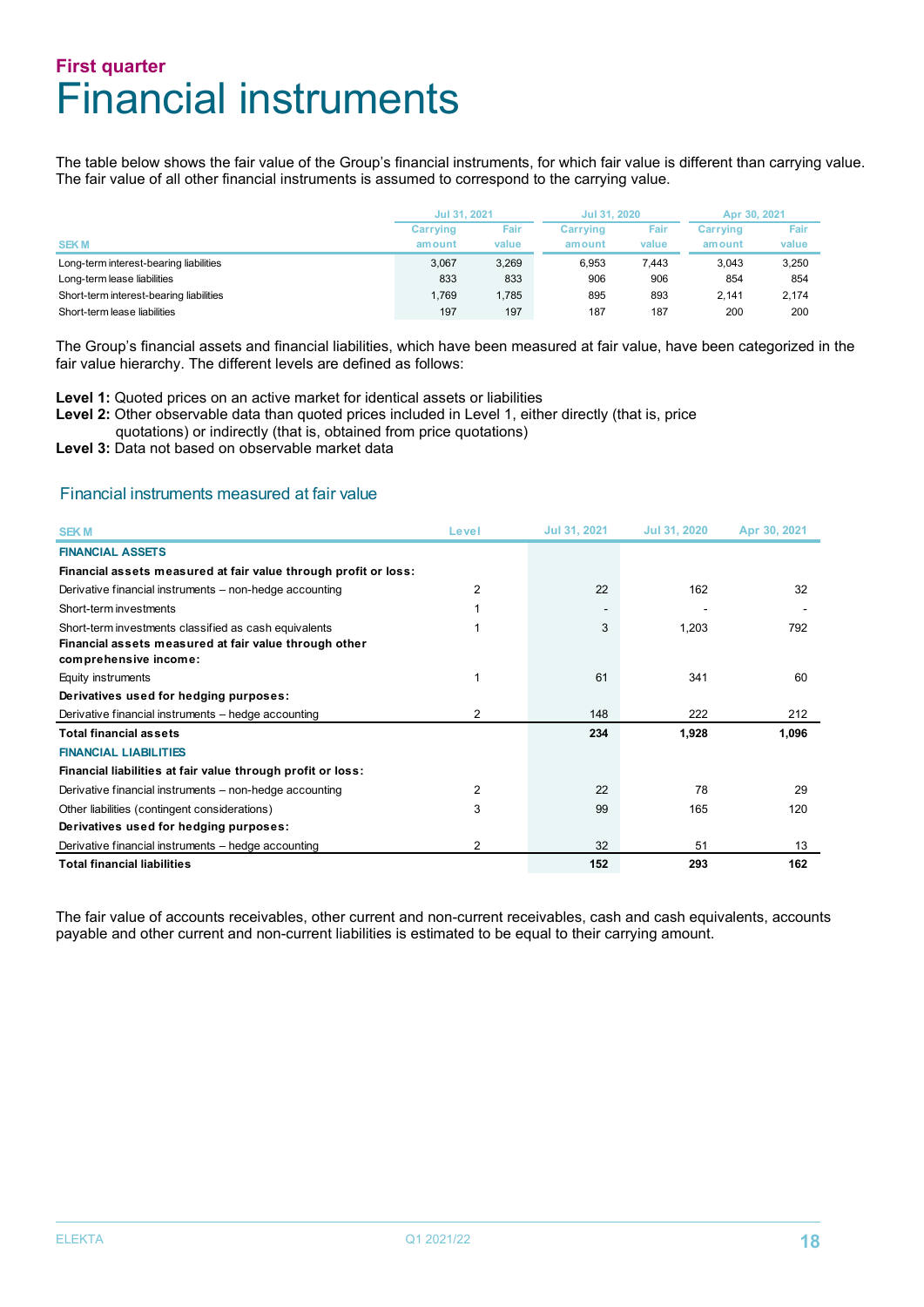### **First quarter** Key figures and data

### Key figures

|                                   | $\textsf{May - Apr}^1$ |         | May - Apr |         | May - Jul |         |         |
|-----------------------------------|------------------------|---------|-----------|---------|-----------|---------|---------|
|                                   | 2016/17                | 2017/18 | 2018/19   | 2019/20 | 2020/21   | 2020/21 | 2021/22 |
| Gross order intake, SEK M         | 14.064                 | 14,493  | 16,796    | 17,735  | 17,411    | 4,451   | 3,980   |
| Net sales, SEK M                  | 10,704                 | 11,573  | 13,555    | 14,601  | 13,763    | 2,981   | 3,009   |
| Order backlog, SEK M              | 22,459                 | 27,974  | 32,003    | 34,689  | 33,293    | 32,465  | 34,458  |
| Operating result, SEK M           | 598                    | 1,845   | 1,696     | 1,657   | 1,906     | 335     | 201     |
| Operating margin, %               | 5.6                    | 15.9    | 12.5      | 11.3    | 13.9      | 11.2    | 6.7     |
| Shareholders' equity, SEK M       | 6.774                  | 6,987   | 7,779     | 8,113   | 8,197     | 7,828   | 8,373   |
| Return on shareholders' equity, % | 2                      | 22      | 17        | 14      | 16        | 14      | 14      |
| Net debt, SEK M                   | 1.889                  | 803     | 439       | 1,632   | 774       | 2,002   | 1,183   |
| Operational cash conversion, %    | 145                    | 95      | 61        | 35      | 82        | 32      | $-17$   |
| Average number of employees       | 3,581                  | 3,702   | 3,798     | 4,117   | 4,194     | 4,037   | 4,427   |

<sup>1</sup> Calculation based on IAS18.

### Data per share

|                                | May - Apr |         | May - Apr |         |         | May - Jul |         |
|--------------------------------|-----------|---------|-----------|---------|---------|-----------|---------|
|                                | 2016/17   | 2017/18 | 2018/19   | 2019/20 | 2020/21 | 2020/21   | 2021/22 |
| Earnings per share             |           |         |           |         |         |           |         |
| before dilution, SEK           | 0.33      | 3.53    | 3.14      | 2.84    | 3.28    | 0.57      | 0.33    |
| after dilution, SEK            | 0.33      | 3.53    | 3.14      | 2.84    | 3.28    | 0.57      | 0.33    |
| <b>Cash flow per share</b>     |           |         |           |         |         |           |         |
| before dilution, SEK           | 2.69      | 3.79    | 2.48      | $-0.74$ | 5.05    | $-0.36$   | $-0.95$ |
| after dilution, SEK            | 2.69      | 3.79    | 2.48      | $-0.74$ | 5.05    | $-0.36$   | $-0.95$ |
| Shareholders' equity per share |           |         |           |         |         |           |         |
| before dilution, SEK           | 17.73     | 18.29   | 20.36     | 21.23   | 21.45   | 20.49     | 21.92   |
| after dilution, SEK            | 17.73     | 18.29   | 20.36     | 21.23   | 21.45   | 20.49     | 21.92   |
| Average number of shares       |           |         |           |         |         |           |         |
| before dilution, 000s          | 381,306   | 382,027 | 382,027   | 382,062 | 382,083 | 382,083   | 382,083 |
| after dilution, 000s           | 381,306   | 382,027 | 382,027   | 382,062 | 382,083 | 382,083   | 382,083 |
| Number of shares at closing    |           |         |           |         |         |           |         |
| before dilution, 000s $^2$     | 382,027   | 382,027 | 382,027   | 382,083 | 382,083 | 382,083   | 382,083 |
| after dilution, 000s           | 382,027   | 382,027 | 382,027   | 382,083 | 382,083 | 382,083   | 382,083 |

<sup>1</sup> Calculation based on IAS18.

<sup>2</sup> Number of registered shares at closing excluding treasury shares (1,485,289 per July 31, 2021).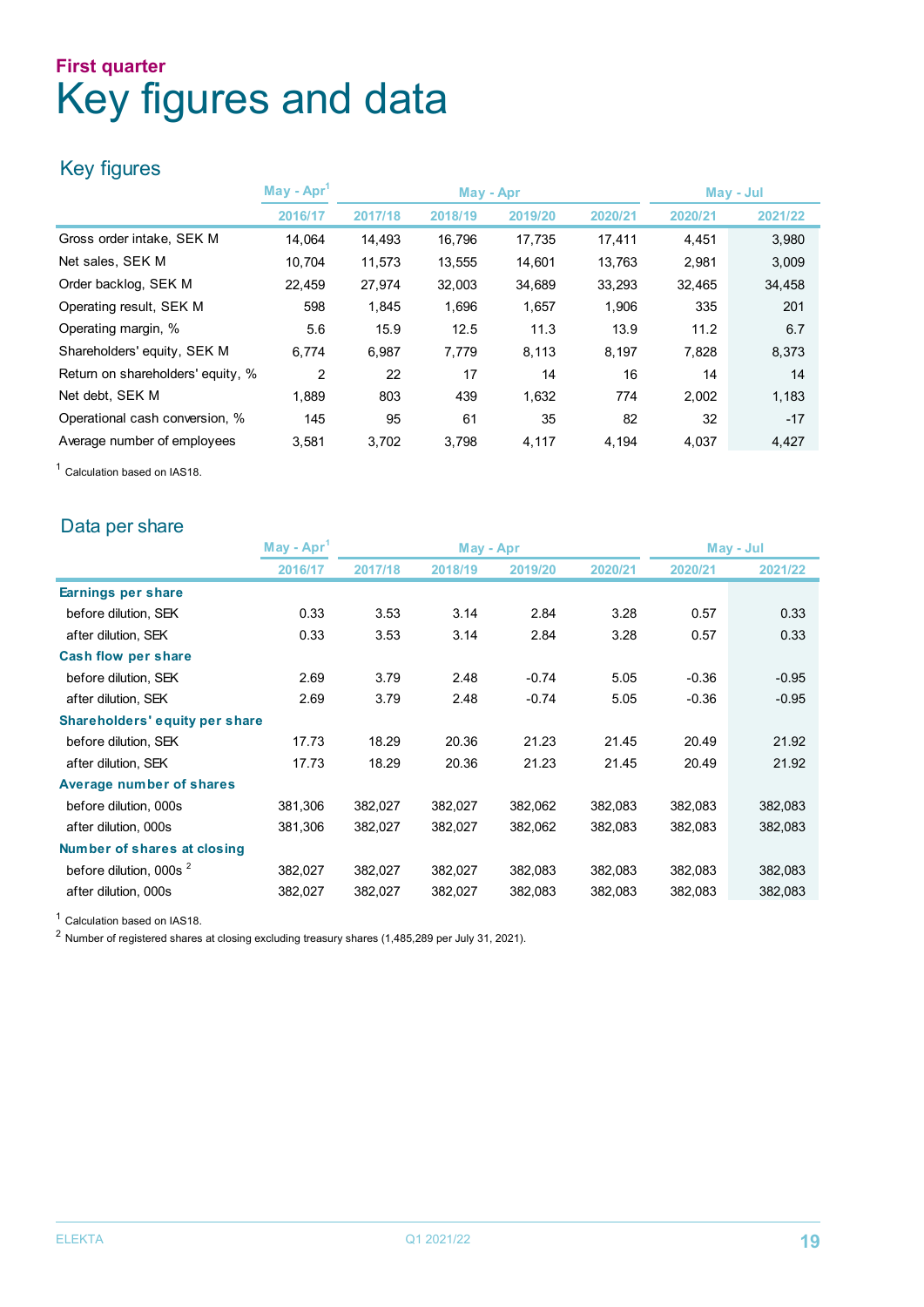### **First quarter**

### Data per quarter

|                                     |        | 2019/20 |       |       |       | 2020/21 |       |       | 2021/22        |
|-------------------------------------|--------|---------|-------|-------|-------|---------|-------|-------|----------------|
| <b>SEKM</b>                         | Q1     | Q2      | Q3    | Q4    | Ο1    | Ω2      | Q3    | Q4    | Q <sub>1</sub> |
| Gross order intake                  | 4.390  | 4.036   | 4.276 | 5.032 | 4.451 | 3.627   | 3.954 | 5.379 | 3,980          |
| Net sales                           | 3.228  | 3.709   | 3.656 | 4.008 | 2.981 | 3.534   | 3.581 | 3.667 | 3,009          |
| Operating result                    | 236    | 321     | 443   | 658   | 335   | 559     | 468   | 545   | 201            |
| Cash flow from operating activities | $-629$ | 419     | -21   | .244  | 211   | 535     | 690   | .114  | -81            |

### Order intake growth based on constant currency

|               | 2019/20        |       |       | 2020/21 |       |                | 2021/22 |    |                |
|---------------|----------------|-------|-------|---------|-------|----------------|---------|----|----------------|
| $\frac{9}{6}$ | Q <sub>1</sub> | Q2    | Q3    | Q4      | Q1    | Q <sub>2</sub> | Q3      | Q4 | Q <sub>1</sub> |
| Americas      | 0              | 29    | $-43$ | 0       | 66    | $-12$          | 41      | 13 | $-7$           |
| <b>EMEA</b>   | 64             | $-21$ | 9     | $-17$   | $-20$ | 20             | $-17$   |    |                |
| APAC          | 31             | 23    | -6    | $-13$   | $-12$ | $-12$          | 8       | 46 | $-4$           |
| Group         | 32             | 5     | -11   | $-10$   | 4     | -2             | 2       | 18 | -4             |

### Investments and amortization/depreciation

|                                            |                     |                        | 12 months            |                     |  |
|--------------------------------------------|---------------------|------------------------|----------------------|---------------------|--|
| <b>SEKM</b>                                | 2021/22             | 2020/21                | <b>RTM</b>           | FY 2020/21          |  |
| R&D, net<br>Capitalization<br>Amortization | 77<br>224<br>$-148$ | $-35$<br>149<br>$-184$ | 109<br>751<br>$-641$ | -2<br>676<br>$-678$ |  |
| Other, net                                 | 0                   | $-2$                   | -5                   | -6                  |  |
| Total, net                                 | 76                  | -37                    | 104                  | -9                  |  |

# No significant events after the quarter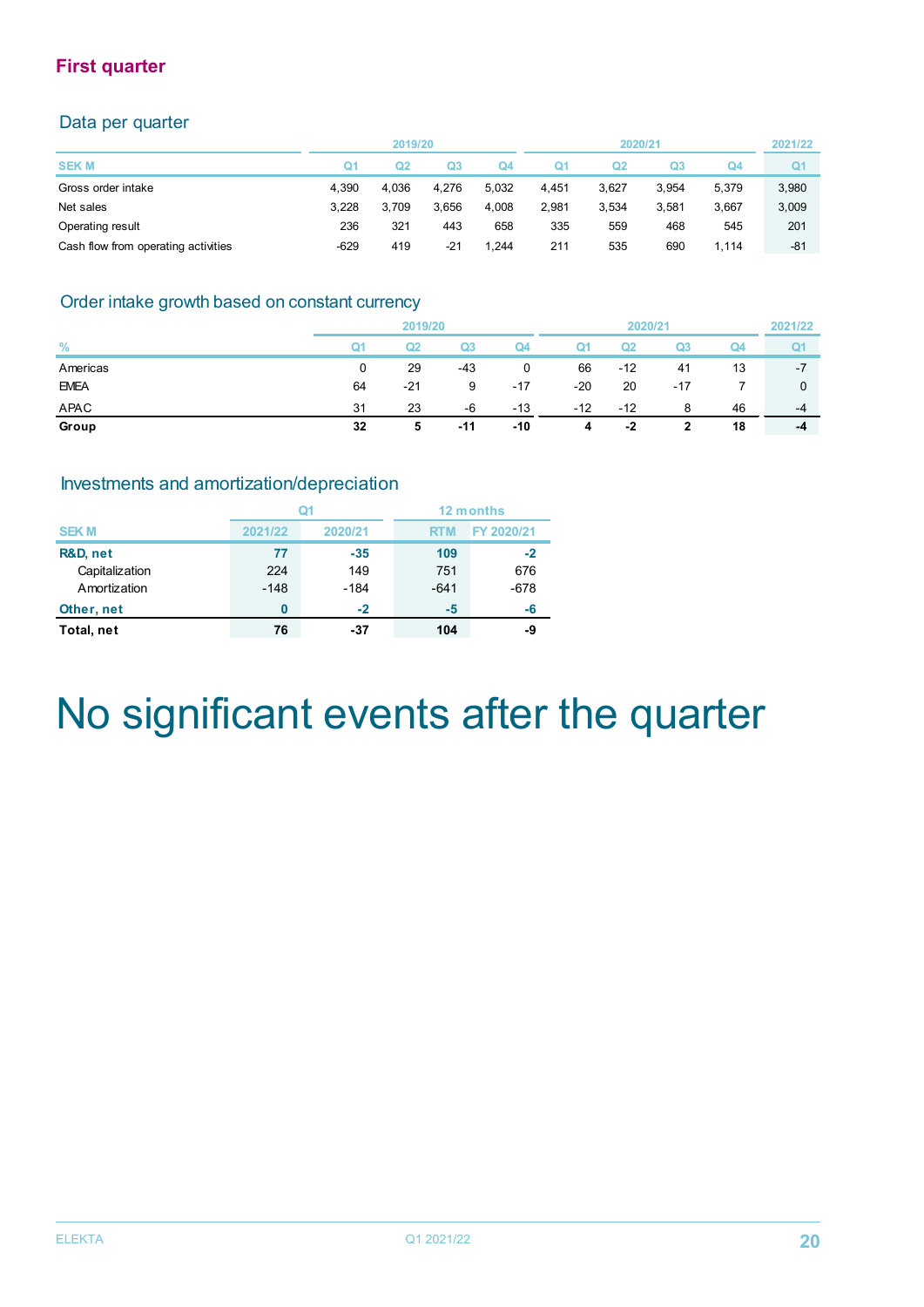### **First quarter** Alternative performance measures

Alternative Performance Measures (APMs) are measures and key figures that Elekta's management and other stakeholders use when managing and analyzing Elekta's business performance. These measures are not substitutes, but rather supplements to financial reporting measures prepared in accordance with IFRS. Key figures and other APMs used by Elekta are defined on www.elekta.com/investors/financials/definitions. Definitions and additional information on APMs can also be found on pages 155-157 in the Annual Report 2020/21.

#### Order and sales growth based on constant currency

Elekta's order intake and sales are, to a large extent, reported in subsidiaries with other functional currencies than SEK, which is the group reporting currency. In order to present order and sales growth on a more comparable basis and to show the impact of currency fluctuations, order and sales growth based on constant currency are presented. The schedules below present growth based on constant currency reconciled to the total growth reported in accordance with IFRS.

### Change gross order intake

|                                   | <b>Americas</b> |             |       | <b>EMEA</b> |       | <b>APAC</b> |       | <b>Group</b><br>total |  |
|-----------------------------------|-----------------|-------------|-------|-------------|-------|-------------|-------|-----------------------|--|
|                                   | %               | <b>SEKM</b> | $\%$  | <b>SEKM</b> | $\%$  | <b>SEKM</b> | $\%$  | <b>SEKM</b>           |  |
| Q1 2021/22 vs. Q1 2020/21         |                 |             |       |             |       |             |       |                       |  |
| Change based on constant currency | $-7$            | 262         | 0     | 2           | -4    | -61         | -4    | 203                   |  |
| Currency effects                  | -8              | $-134$      | -5    | -69         | -6    | -80         | -6    | $-283$                |  |
| Reported change                   | -15             | 129         | -5    | $-67$       | $-10$ | $-141$      | $-11$ | -80                   |  |
| Q1 2020/21 vs. Q1 2019/20         |                 |             |       |             |       |             |       |                       |  |
| Change based on constant currency | 66              | 701         | -20   | $-345$      | $-12$ | $-198$      | 4     | 158                   |  |
| Currency effects                  | -3              | -36         | $-2$  | $-34$       | $-2$  | $-26$       | $-2$  | $-97$                 |  |
| Reported change                   | 62              | 664         | $-22$ | $-379$      | $-14$ | $-224$      | 1     | 61                    |  |

### Change net sales

|                                   | <b>Americas</b> |             |      | <b>EMEA</b> | <b>APAC</b> |             | <b>Group</b><br>total |             |
|-----------------------------------|-----------------|-------------|------|-------------|-------------|-------------|-----------------------|-------------|
|                                   | ℅               | <b>SEKM</b> | %    | <b>SEKM</b> | $\%$        | <b>SEKM</b> | %                     | <b>SEKM</b> |
| Q1 2021/22 vs. Q1 2020/21         |                 |             |      |             |             |             |                       |             |
| Change based on constant currency | $-4$            | $-41$       |      | 73          | 20          | 190         | 8                     | 225         |
| Currency effects                  | -8              | $-77$       | -4   | $-41$       | -8          | $-79$       | $-7$                  | $-196$      |
| Reported change                   | $-12$           | $-118$      | 3    | 35          | 12          | 111         |                       | 29          |
| Q1 2020/21 vs. Q1 2019/20         |                 |             |      |             |             |             |                       |             |
| Change based on constant currency | $-4$            | $-37$       | $-1$ | $-17$       | $-11$       | $-112$      | $-5$                  | $-165$      |
| Currency effects                  | -3              | -28         | -3   | $-33$       | $-2$        | $-21$       | -3                    | -82         |
| Reported change                   | -6              | $-65$       | -4   | -50         | $-13$       | $-133$      | -8                    | $-248$      |

### **FBITDA**

EBITDA is used for the calculation of operational cash conversion and the net debt/EBITDA ratio.

| <b>SEK M</b>                          | Q1 2020/21 | Q2 2020/21 | Q3 2020/21 | Q4 2020/21 | Q1 2021/22 |
|---------------------------------------|------------|------------|------------|------------|------------|
| Operating result/EBIT                 | 335        | 559        | 468        | 545        | 201        |
| Amortization intangible assets:       |            |            |            |            |            |
| Capitalized development costs         | 186        | 163        | 167        | 169        | 149        |
| Assets relating business combinations | 30         | 30         | 29         | 28         | 29         |
| Depreciation fixed assets             | 100        | 95         | 96         | 111        | 100        |
| <b>EBITDA</b>                         | 651        | 846        | 759        | 853        | 479        |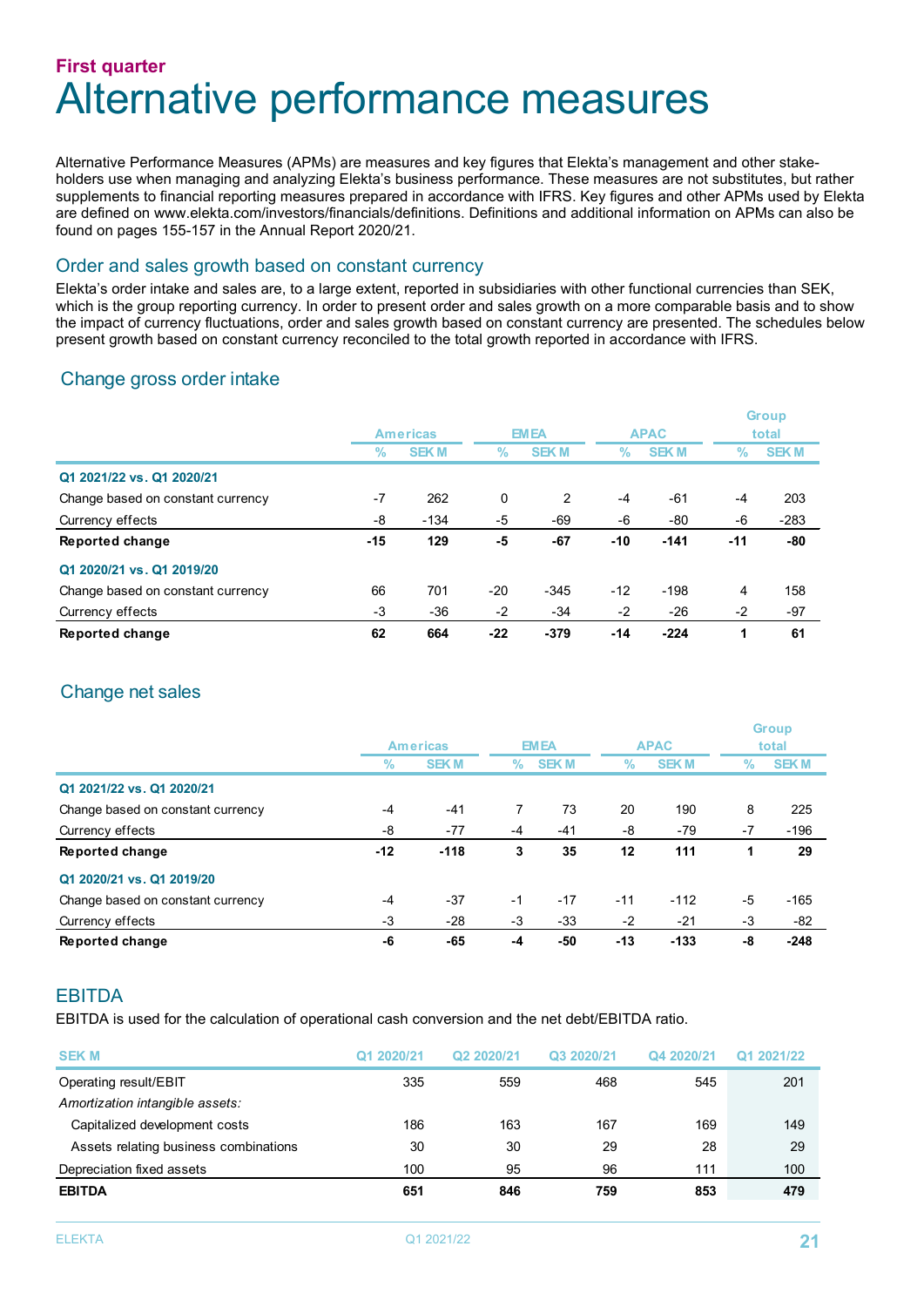### Return on capital employed

Return on capital employed is a measure of the profitability after taking into account the amount of total capital used unrelated to type of financing. A higher return on capital employed indicates a more efficient use of capital. Capital employed represents the value of the balance sheet net assets that is the key driver of cash flow and capital required to run the business. It is also used in the calculation of return on capital employed.

### Return on capital employed

| <b>SEKM</b>                                   | <b>Jul 31, 2020</b> | Oct 31, 2020 | Jan 31, 2021 | Apr 30, 2021 | <b>Jul 31, 2021</b> |
|-----------------------------------------------|---------------------|--------------|--------------|--------------|---------------------|
| Profit before tax (12 months rolling)         | 1,546               | 1,751        | 1,773        | 1,630        | 1,512               |
| Financial expenses (12 months rolling)        | 256                 | 268          | 270          | 295          | 276                 |
| Profit before tax plus financial expenses     | 1,802               | 2,019        | 2,043        | 1,924        | 1.788               |
|                                               |                     |              |              |              |                     |
| <b>Total assets</b>                           | 26,798              | 25,497       | 25,464       | 24,844       | 24,201              |
| Deferred tax liabilities                      | $-559$              | $-560$       | $-566$       | $-515$       | $-468$              |
| Long-term provisions                          | $-222$              | $-255$       | $-264$       | $-224$       | $-215$              |
| Other long-term liabilities                   | -83                 | $-92$        | $-81$        | $-71$        | $-88$               |
| Accounts payable                              | $-784$              | $-987$       | $-947$       | $-1,016$     | $-1,145$            |
| Advances from customers                       | $-3,875$            | $-3,881$     | $-3,753$     | $-3,759$     | $-3,712$            |
| Prepaid income                                | $-2,020$            | $-1,985$     | $-2,052$     | $-2,082$     | $-2,021$            |
| Accrued expenses                              | $-1,432$            | $-1,668$     | $-1,723$     | $-1,837$     | $-1,550$            |
| <b>Current tax liabilities</b>                | $-191$              | $-188$       | $-210$       | $-137$       | $-166$              |
| Short-term provisions                         | $-182$              | $-182$       | $-169$       | $-174$       | $-159$              |
| Derivative financial instruments              | $-125$              | $-67$        | $-41$        | $-35$        | $-34$               |
| Other current liabilities                     | $-555$              | $-665$       | $-628$       | $-559$       | $-406$              |
| Capital employed                              | 16,769              | 14,968       | 15,030       | 14,435       | 14,238              |
|                                               |                     |              |              |              |                     |
| Average capital employed (last five quarters) | 15,133              | 15,401       | 15,656       | 15,735       | 15,088              |
| Return on capital employed                    | 12%                 | 13%          | 13%          | 12%          | 12%                 |

### Return on shareholders' equity

Return on shareholders' equity measures the return generated on shareholders' capital invested in the company.

| <b>SEKM</b>                                                                                                                | Q1 2020/21   | Q <sub>2</sub> 2020/21 | Q3 2020/21   | Q4 2020/21   | Q1 2021/22   |
|----------------------------------------------------------------------------------------------------------------------------|--------------|------------------------|--------------|--------------|--------------|
| Net income (12 months rolling)                                                                                             | 1.153        | 1.307                  | 1.320        | 1.253        | 1,162        |
| Average shareholders' equity excluding<br>non-controlling interests (last five quarters)<br>Return on shareholders' equity | 7.977<br>14% | 8.007<br>16%           | 8.070<br>16% | 8.069<br>16% | 8.121<br>14% |

### Operational cash conversion

Cash flow is a focus area for management. The operational cash conversion shows the relation between cash flow from operating activities and EBITDA.

| <b>SEKM</b>                         | Q1 2020/21 | Q2 2020/21 | Q3 2020/21 | Q4 2020/21 | Q1 2021/22 |
|-------------------------------------|------------|------------|------------|------------|------------|
| Cash flow from operating activities | 211        | 535        | 690        | 1.114      | -81        |
| EBITDA                              | 651        | 846        | 759        | 853        | 479        |
| <b>Operational cash conversion</b>  | 32%        | 63%        | 91%        | 130%       | $-17%$     |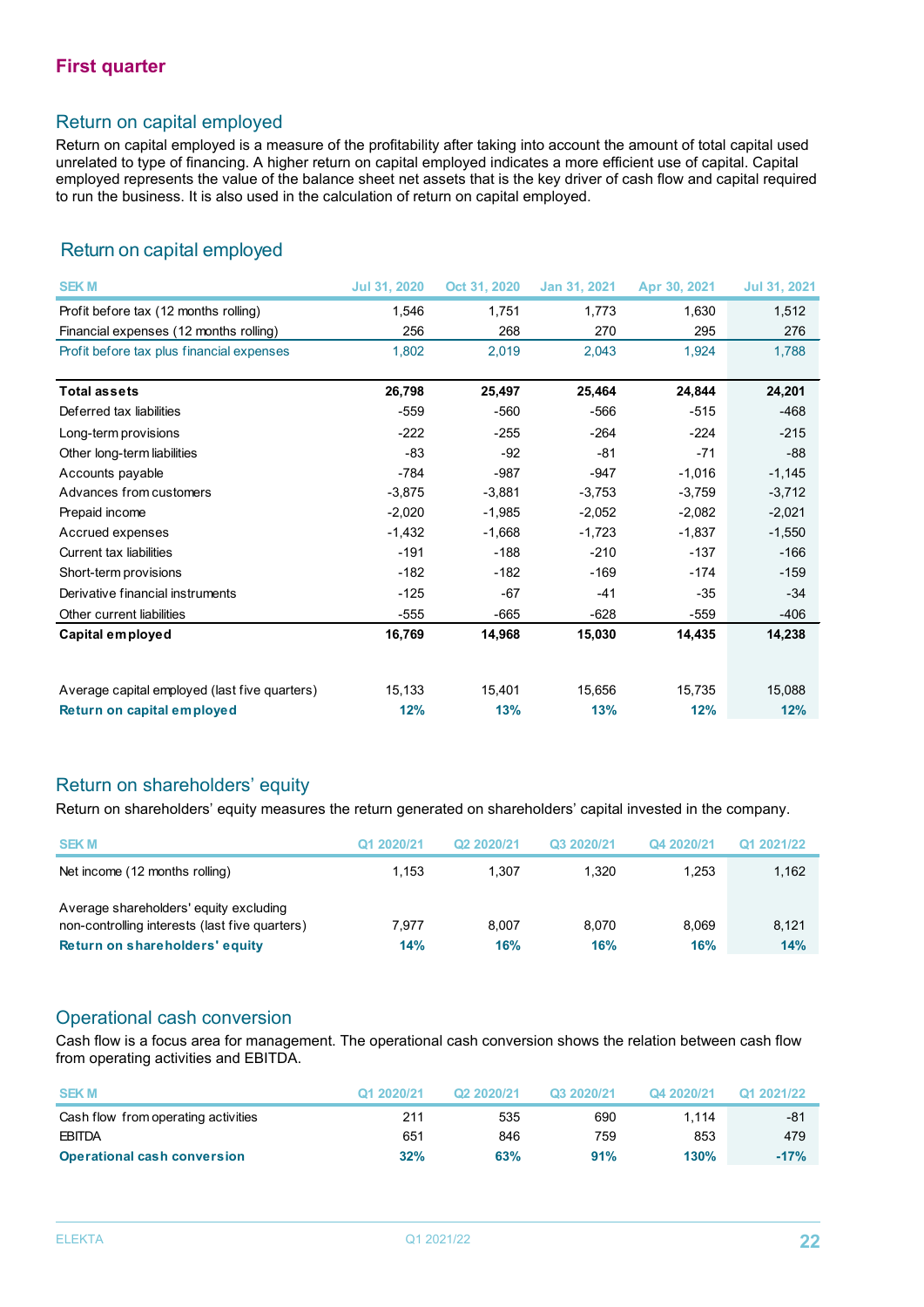### **First quarter**

### Working capital

In order to optimize cash generation, management focuses on working capital and reducing lead times between orders booked and cash received.

|                                    | <b>Jul 31</b> | <b>Jul 31</b> | <b>Apr 30</b> |
|------------------------------------|---------------|---------------|---------------|
| <b>SEK M</b>                       | 2021          | 2020          | 2021          |
| <b>Working capital assets</b>      |               |               |               |
| Inventories                        | 2,487         | 2,516         | 2,283         |
| Accounts receivable                | 2,903         | 3,220         | 3,281         |
| Accrued income                     | 1,923         | 1,483         | 1,772         |
| Other operating receivables        | 1,191         | 1,085         | 1,116         |
| Sum working capital assets         | 8,504         | 8,304         | 8,451         |
| <b>Working capital liabilities</b> |               |               |               |
| Accounts payable                   | 1,145         | 784           | 1,016         |
| Advances from customers            | 3,712         | 3,875         | 3,759         |
| Prepaid income                     | 2,021         | 2,020         | 2,082         |
| Accrued expenses                   | 1,550         | 1,432         | 1,837         |
| Short-term provisions              | 159           | 182           | 174           |
| Other current liabilities          | 406           | 555           | 559           |
| Sum working capital liabilities    | 8,993         | 8,847         | 9,428         |
| Net working capital                | -489          | $-543$        | $-977$        |
| % of 12 months net sales           | $-4%$         | $-4%$         | $-7%$         |

### Days Sales Outstanding

Days Sales Outstanding was negative 24 days on July 31, 2021 (negative 21 days per April 30, 2021).

| <b>SEK M</b>                   | <b>Jul 31</b><br>2021 | <b>Jul 31</b><br>2020 | <b>Apr 30</b><br>2021 |
|--------------------------------|-----------------------|-----------------------|-----------------------|
| North and South America        | $-72$                 | -64                   | $-72$                 |
| Europe, Middle East and Africa | 45                    | 36                    | 57                    |
| Asia Pacific                   | $-58$                 | -77                   | -64                   |
| Group                          | $-24$                 | -30                   | $-21$                 |

### Net debt and net debt/EBITDA ratio

Net debt is important for understanding the financial stability of the company. Net debt and net debt/EBITDA ratio are used by management to track the debt evolvement, the refinancing need and the leverage for the Group.

| <b>SEKM</b>                              | <b>Jul 31, 2020</b> | Oct 31, 2020 | Jan 31, 2021 | Apr 30, 2021 | Jul 31, 2021 |
|------------------------------------------|---------------------|--------------|--------------|--------------|--------------|
| Long-term interest-bearing liabilities   | 6.953               | 4.983        | 4.950        | 3.043        | 3,067        |
| Short-term interest-bearing liabilities  | 895                 | 879          | 831          | 2.141        | 1,769        |
| Cash and cash equivalents and short-term |                     |              |              |              |              |
| investments                              | $-5.846$            | $-3.913$     | -4.640       | $-4.411$     | $-3,652$     |
| Net debt                                 | 2,002               | 1.949        | 1.140        | 774          | 1,183        |
| EBITDA (12 months rolling)               | 3.040               | 3.252        | 3.265        | 3.110        | 2,938        |
| Net debt/EBITDA ratio                    | 0.66                | 0.60         | 0.35         | 0.25         | 0.40         |